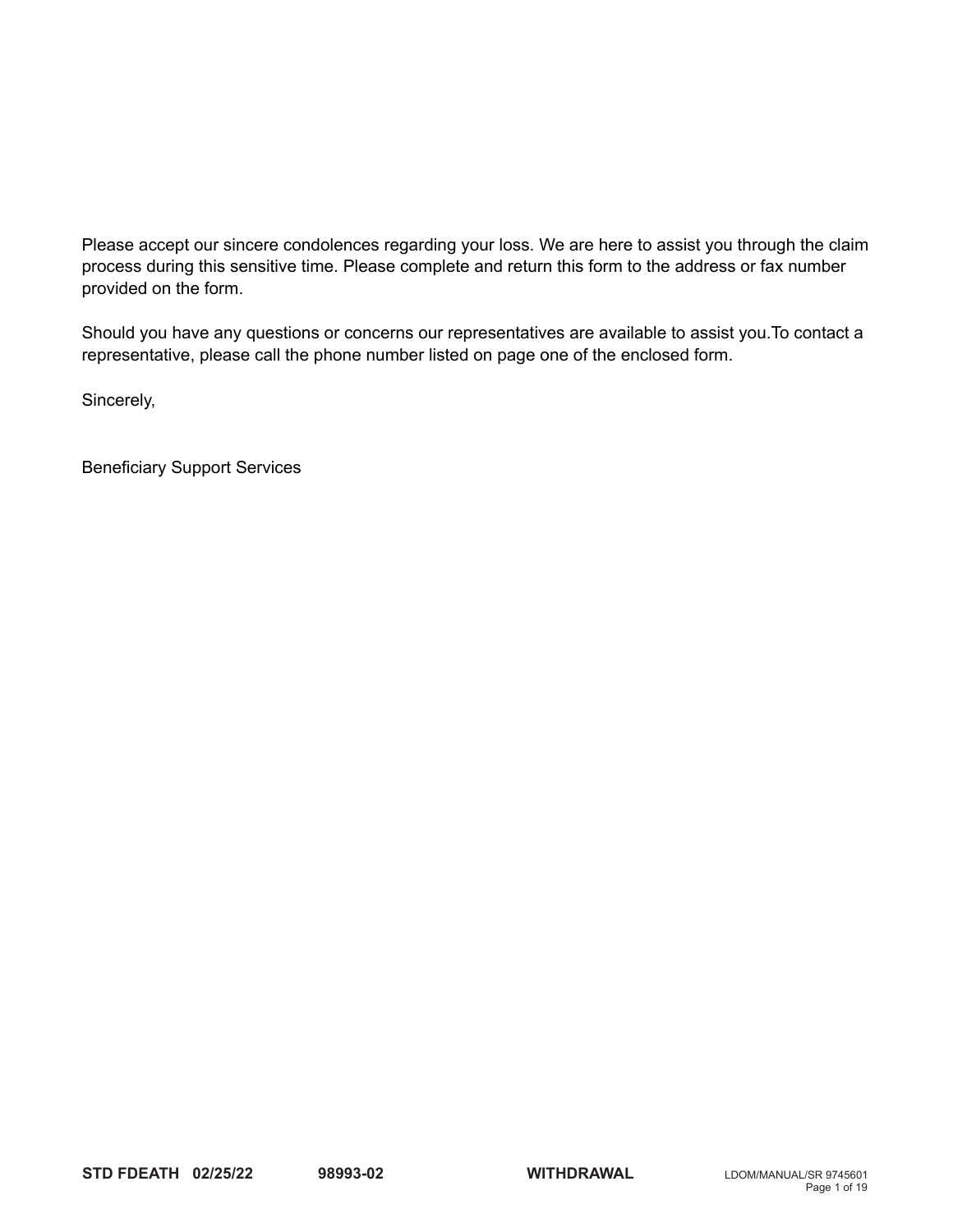

COUNTY EMPLOYEES'

**Death Benefit Claim Request 401(a) Plan**

# **CERF Savings Plan - 401(a) Plan 98993-02**

# **When would this form be used?**

*When the Claimant is making a claim on this account due to the death of the Participant (Decedent).*

|                                                                                         |                                                  | nen die Glannant is making a claim on diis account due to the death of the F articipant (Decedent). |                                                         |                             | • Please note that this withdrawal request may be subject to an administrative review period prior to processing and the investments in your account<br>will not be sold until the withdrawal is processed. The administrative review period may take several business days. Note that your investments may<br>fluctuate with market performance. If an account has been created in your name you may want to redirect or diversify those investments prior to<br>making a withdrawal request. If you initiate a fund transfer during the administrative review period, it may delay the processing of your withdrawal. If<br>you want to make changes to the investments in your account prior to withdrawal, please contact Service Provider or access your account online. |  |  |  |  |
|-----------------------------------------------------------------------------------------|--------------------------------------------------|-----------------------------------------------------------------------------------------------------|---------------------------------------------------------|-----------------------------|-------------------------------------------------------------------------------------------------------------------------------------------------------------------------------------------------------------------------------------------------------------------------------------------------------------------------------------------------------------------------------------------------------------------------------------------------------------------------------------------------------------------------------------------------------------------------------------------------------------------------------------------------------------------------------------------------------------------------------------------------------------------------------|--|--|--|--|
|                                                                                         | <b>Additional Information</b><br>effective date. |                                                                                                     |                                                         |                             | • If there are multiple Claimants, each named Claimant must complete a separate Death Benefit Claim Request form for their portion of<br>the proceeds. Death Benefit Claim Request forms received in good order by market close will be processed using that business day's                                                                                                                                                                                                                                                                                                                                                                                                                                                                                                   |  |  |  |  |
|                                                                                         |                                                  | Death Benefit Claim Guide ("Guide") for additional details.                                         |                                                         |                             | · I understand that an original or certified copy of the final issued death certificate is required for processing a death benefit. See the attached                                                                                                                                                                                                                                                                                                                                                                                                                                                                                                                                                                                                                          |  |  |  |  |
|                                                                                         |                                                  | • For purposes of this form, the terminology 'Withdrawal' is the same as 'Distribution'.            |                                                         |                             |                                                                                                                                                                                                                                                                                                                                                                                                                                                                                                                                                                                                                                                                                                                                                                               |  |  |  |  |
|                                                                                         |                                                  | • Return Instructions for this form are in Section I.                                               |                                                         |                             | • For questions regarding this form, refer to the Guide, visit the website at empowermyretirement.com or contact Service Provider at 1-800-701-8255.                                                                                                                                                                                                                                                                                                                                                                                                                                                                                                                                                                                                                          |  |  |  |  |
|                                                                                         |                                                  | • Use black or blue ink when completing this form.                                                  |                                                         |                             |                                                                                                                                                                                                                                                                                                                                                                                                                                                                                                                                                                                                                                                                                                                                                                               |  |  |  |  |
| A                                                                                       |                                                  | What is the Decedent's information? (All information requested is required.)                        |                                                         |                             |                                                                                                                                                                                                                                                                                                                                                                                                                                                                                                                                                                                                                                                                                                                                                                               |  |  |  |  |
|                                                                                         | participant with multiple accounts.              | Account extension, if applicable, identifies a                                                      |                                                         |                             |                                                                                                                                                                                                                                                                                                                                                                                                                                                                                                                                                                                                                                                                                                                                                                               |  |  |  |  |
|                                                                                         |                                                  |                                                                                                     | <b>Account Extension</b>                                | (Must provide all 9 digits) | U.S. Social Security/U.S. Taxpayer Identification Number                                                                                                                                                                                                                                                                                                                                                                                                                                                                                                                                                                                                                                                                                                                      |  |  |  |  |
|                                                                                         | Last Name                                        |                                                                                                     | <b>First Name</b>                                       | M.I.                        | Date of Birth (mm/dd/yyyy) Required                                                                                                                                                                                                                                                                                                                                                                                                                                                                                                                                                                                                                                                                                                                                           |  |  |  |  |
|                                                                                         |                                                  | (The name provided MUST match the name on file with Service Provider.)                              |                                                         |                             |                                                                                                                                                                                                                                                                                                                                                                                                                                                                                                                                                                                                                                                                                                                                                                               |  |  |  |  |
|                                                                                         |                                                  | City, State and Country of Legal Domicile at Time of Death                                          |                                                         |                             | Date of Death (mm/dd/yyyy)                                                                                                                                                                                                                                                                                                                                                                                                                                                                                                                                                                                                                                                                                                                                                    |  |  |  |  |
| B                                                                                       | Who is the Claimant?                             |                                                                                                     | (All information requested is required, if applicable.) |                             |                                                                                                                                                                                                                                                                                                                                                                                                                                                                                                                                                                                                                                                                                                                                                                               |  |  |  |  |
|                                                                                         | Claimant is (Select One):                        |                                                                                                     |                                                         |                             |                                                                                                                                                                                                                                                                                                                                                                                                                                                                                                                                                                                                                                                                                                                                                                               |  |  |  |  |
|                                                                                         | Individual<br>▫                                  |                                                                                                     |                                                         |                             |                                                                                                                                                                                                                                                                                                                                                                                                                                                                                                                                                                                                                                                                                                                                                                               |  |  |  |  |
|                                                                                         |                                                  | Claimant's relationship to the decedent                                                             |                                                         |                             |                                                                                                                                                                                                                                                                                                                                                                                                                                                                                                                                                                                                                                                                                                                                                                               |  |  |  |  |
|                                                                                         | Minor<br>❏<br>Individual                         | birth parent. (See Guide for additional information.)                                               |                                                         |                             | Attach final judicial order appointing guardian or conservator of minor's property or minor's birth certificate, if requestor is a                                                                                                                                                                                                                                                                                                                                                                                                                                                                                                                                                                                                                                            |  |  |  |  |
|                                                                                         | ❏<br>Estate                                      | Attach Letters Testamentary or Letter of Administration.                                            |                                                         |                             |                                                                                                                                                                                                                                                                                                                                                                                                                                                                                                                                                                                                                                                                                                                                                                               |  |  |  |  |
|                                                                                         | Trust<br>❏                                       | Trustee Acceptance of Appointment document signed by the current trustee(s).                        |                                                         |                             | Attach first page, signature and certification page and page designating trustee(s) from the Trust document. Also, attach                                                                                                                                                                                                                                                                                                                                                                                                                                                                                                                                                                                                                                                     |  |  |  |  |
|                                                                                         | Charity/<br>❏<br>Organization                    |                                                                                                     |                                                         |                             | Attach documentation identifying individuals who are authorized to sign on behalf of the charity or organization.                                                                                                                                                                                                                                                                                                                                                                                                                                                                                                                                                                                                                                                             |  |  |  |  |
|                                                                                         |                                                  | Claimant is (Select One): □ Female □ Male □ Entity                                                  |                                                         |                             |                                                                                                                                                                                                                                                                                                                                                                                                                                                                                                                                                                                                                                                                                                                                                                               |  |  |  |  |
|                                                                                         | <b>Select One (Required):</b>                    |                                                                                                     |                                                         |                             |                                                                                                                                                                                                                                                                                                                                                                                                                                                                                                                                                                                                                                                                                                                                                                               |  |  |  |  |
|                                                                                         |                                                  | I I am a U.S. Citizen or U.S. Resident Alien<br>$\Box$ I am a Non-Resident Alien or Other.          |                                                         |                             | U.S. Social Security/U.S. Taxpayer Identification/U.S. Employer<br>Identification Number (Must provide all 9 digits - See Guide for                                                                                                                                                                                                                                                                                                                                                                                                                                                                                                                                                                                                                                           |  |  |  |  |
| additional details.)<br>(Complete 'Non-Resident Alien or Other Certification' section.) |                                                  |                                                                                                     |                                                         |                             |                                                                                                                                                                                                                                                                                                                                                                                                                                                                                                                                                                                                                                                                                                                                                                               |  |  |  |  |
|                                                                                         |                                                  |                                                                                                     |                                                         |                             |                                                                                                                                                                                                                                                                                                                                                                                                                                                                                                                                                                                                                                                                                                                                                                               |  |  |  |  |
|                                                                                         |                                                  |                                                                                                     |                                                         |                             | $\sqrt{2}$                                                                                                                                                                                                                                                                                                                                                                                                                                                                                                                                                                                                                                                                                                                                                                    |  |  |  |  |
|                                                                                         | Last Name                                        | First Name                                                                                          | M.I.                                                    |                             | Date of Birth or Trust Date (mm/dd/yyyy)                                                                                                                                                                                                                                                                                                                                                                                                                                                                                                                                                                                                                                                                                                                                      |  |  |  |  |
|                                                                                         |                                                  | OR Estate/Trust/Charity/Organization Name                                                           |                                                         |                             | (Required)                                                                                                                                                                                                                                                                                                                                                                                                                                                                                                                                                                                                                                                                                                                                                                    |  |  |  |  |
|                                                                                         |                                                  |                                                                                                     |                                                         |                             | $\frac{1}{2}$ Daytime Phone Number                                                                                                                                                                                                                                                                                                                                                                                                                                                                                                                                                                                                                                                                                                                                            |  |  |  |  |
| <b>Street Address</b>                                                                   |                                                  |                                                                                                     |                                                         |                             |                                                                                                                                                                                                                                                                                                                                                                                                                                                                                                                                                                                                                                                                                                                                                                               |  |  |  |  |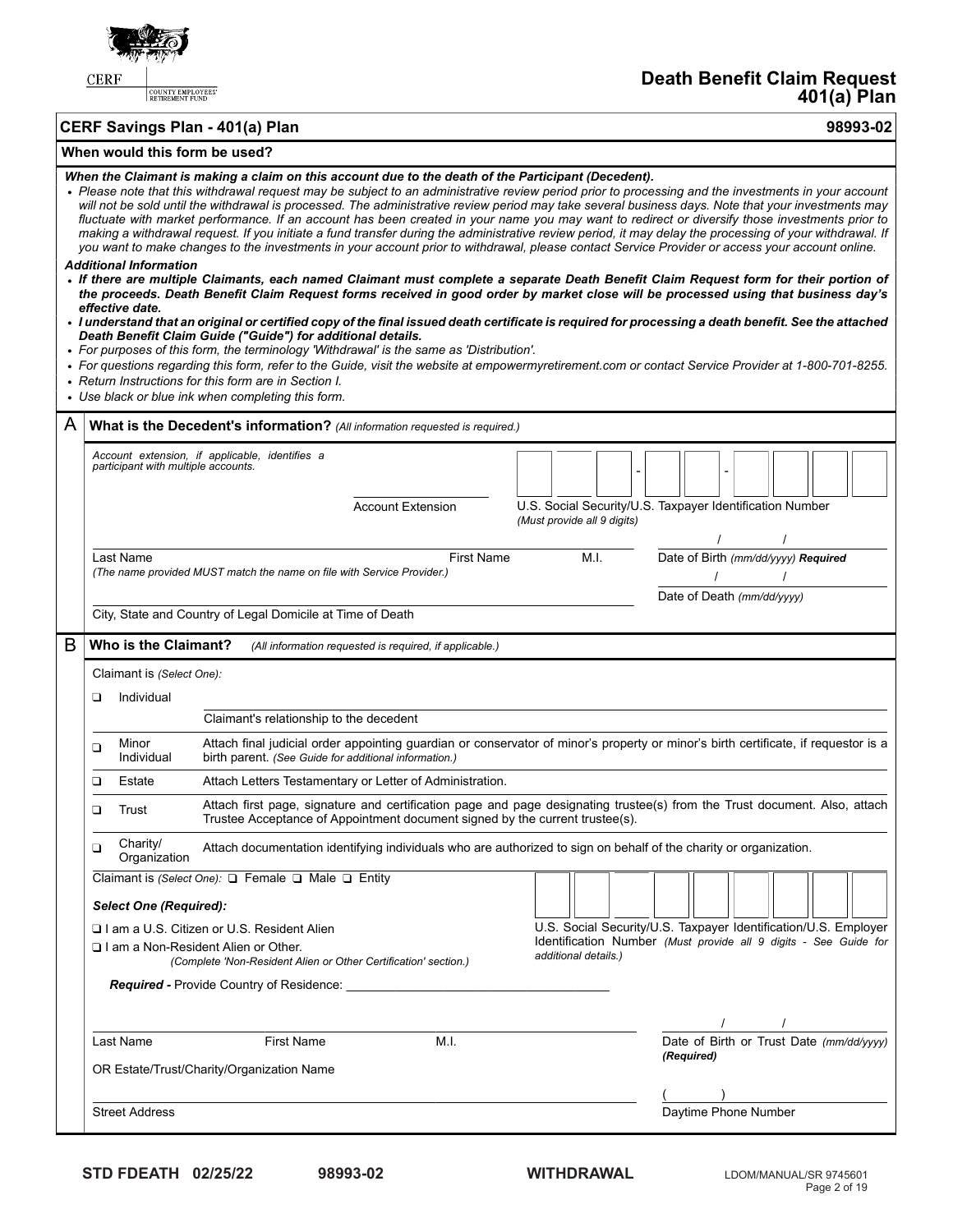| Who is the Claimant?                                                |                                                                                                                                                                                                                                                                                                                   |                   |               | U.S. Social Security Number |                                                  |
|---------------------------------------------------------------------|-------------------------------------------------------------------------------------------------------------------------------------------------------------------------------------------------------------------------------------------------------------------------------------------------------------------|-------------------|---------------|-----------------------------|--------------------------------------------------|
|                                                                     | (All information requested is required, if applicable.)                                                                                                                                                                                                                                                           |                   |               |                             |                                                  |
|                                                                     |                                                                                                                                                                                                                                                                                                                   |                   |               | Alternate Phone Number      |                                                  |
| City                                                                | State                                                                                                                                                                                                                                                                                                             |                   | Zip Code      |                             |                                                  |
| <b>Email Address</b>                                                |                                                                                                                                                                                                                                                                                                                   |                   |               |                             |                                                  |
|                                                                     | Please provide the information of the Representative (if applicable; See Guide for details.):                                                                                                                                                                                                                     |                   |               |                             |                                                  |
|                                                                     | Title <i>(if acting in a representative capacity)</i> or Relationship to Minor                                                                                                                                                                                                                                    |                   |               |                             | Daytime Phone Number (if different from above)   |
|                                                                     |                                                                                                                                                                                                                                                                                                                   |                   |               |                             |                                                  |
| Last Name                                                           |                                                                                                                                                                                                                                                                                                                   | <b>First Name</b> | M.I.          |                             |                                                  |
| <b>Street Address</b>                                               |                                                                                                                                                                                                                                                                                                                   |                   |               |                             | Alternate Phone Number (if different from above) |
| City                                                                |                                                                                                                                                                                                                                                                                                                   | State             | Zip Code      |                             |                                                  |
| <b>Email Address</b>                                                |                                                                                                                                                                                                                                                                                                                   |                   |               |                             |                                                  |
|                                                                     |                                                                                                                                                                                                                                                                                                                   |                   |               |                             |                                                  |
| (Any withdrawals will be issued to the Trust.)                      | If Claimant is a Trust, complete the following certification.                                                                                                                                                                                                                                                     |                   |               |                             |                                                  |
| the participant's death.                                            | Section 401(a)(9)(E) of the Internal Revenue Code. The trustee must provide the certification by October 31st of the year immediately following<br>Under section $1.401(a)(9)-4$ of the Treasury Regulation, trust beneficiaries can be treated as designated beneficiaries of the participant under              |                   |               |                             |                                                  |
| following requirements:                                             | the Plan for the purposes of determining the required minimum distributions, rollover eligibility and tax withholding, if the Trust meets all of the                                                                                                                                                              |                   |               |                             |                                                  |
|                                                                     | • The trust is irrevocable or became irrevocable no later than the participant's death,                                                                                                                                                                                                                           |                   |               |                             |                                                  |
| • The trust is valid under state law,                               | • The beneficiaries of the trust are all individuals who are identifiable from the trust instrument,<br>• The trustee provided a final list of all beneficiaries under the trust below; AND                                                                                                                       |                   |               |                             |                                                  |
|                                                                     | • Upon request, the Trustee will provide a copy of the trust document.                                                                                                                                                                                                                                            |                   |               |                             |                                                  |
|                                                                     | The Beneficiaries of the Trust are collected for the purposes of determining the required minimum distributions, rollover eligibility and tax withholding<br>and any withdrawals will be issued to the Trust. The Beneficiaries of the Trust are: (Please print and attach an additional sheet to name additional |                   |               |                             |                                                  |
|                                                                     | <b>First Name</b>                                                                                                                                                                                                                                                                                                 | M.I.              | Date of Birth |                             | Social Security Number                           |
|                                                                     | <b>First Name</b>                                                                                                                                                                                                                                                                                                 | M.I.              | Date of Birth |                             | Social Security Number                           |
|                                                                     | <b>First Name</b>                                                                                                                                                                                                                                                                                                 | M.I.              | Date of Birth |                             | Social Security Number                           |
|                                                                     |                                                                                                                                                                                                                                                                                                                   |                   |               |                             |                                                  |
| beneficiaries.)<br>Last Name<br>Last Name<br>Last Name<br>Last Name | <b>First Name</b><br>Upon review of the requirements noted above and the trust document, the Trustee of the trust, named as a beneficiary of this participant's account,<br>certifies that the underlying beneficiaries of the trust are: (Please check one.)                                                     | M.I.              | Date of Birth |                             | Social Security Number                           |

Non-Designated Beneficiaries - by checking this box the Trustee who properly accepted appointment of the Trustee of the Claimant trust and who signs this form, certifies that the trust does not meet the requirement of Section 1.401(a)(9)-4 of the Treasury Regulation and shall be treated as the entity for purposes of required minimum distributions, rollovers and tax withholding. *(Not Rollover Eligible)*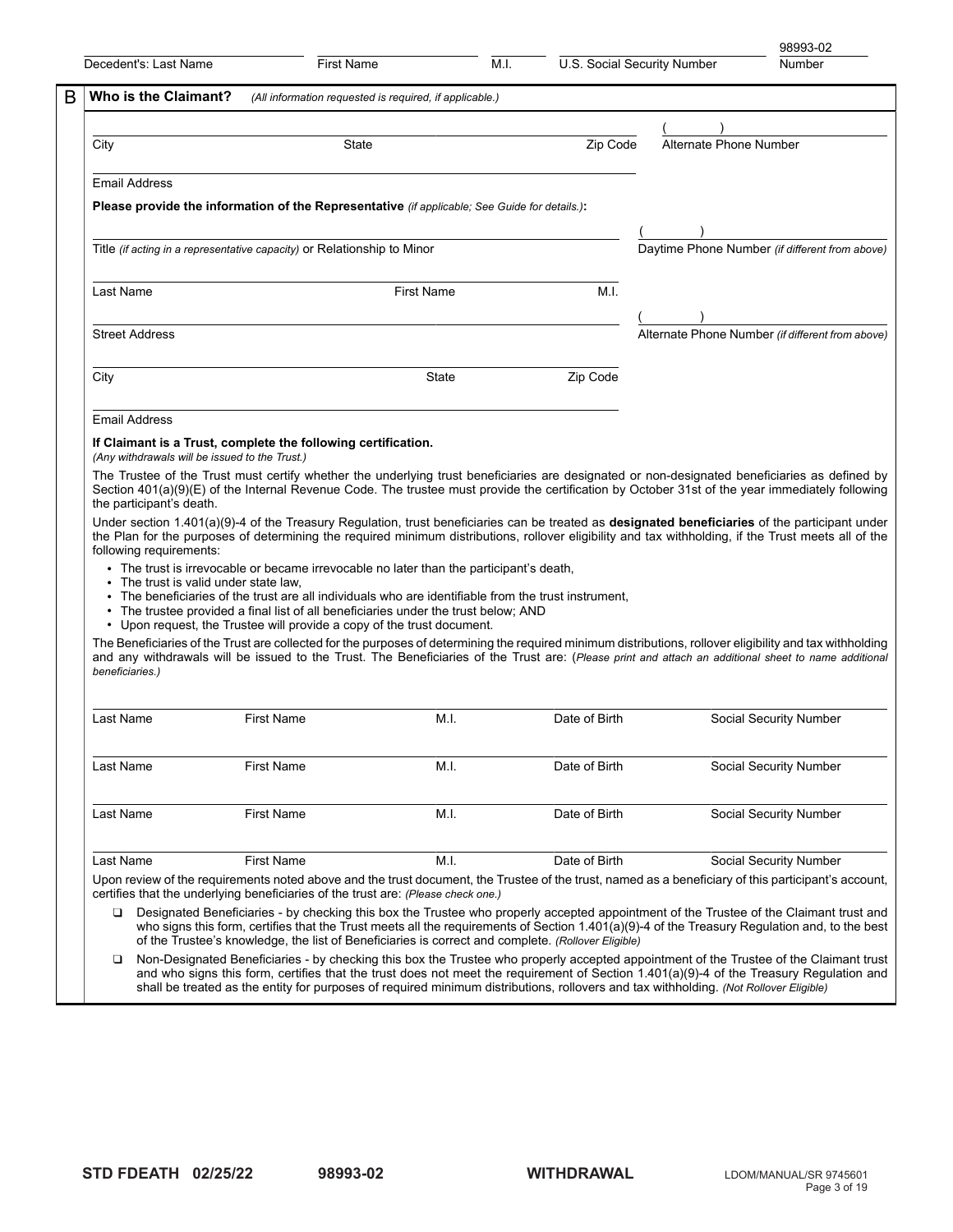| Decedent's: Last Name                                                  | First Name                                                                                                                                                                                                                                                                                                                                                                                                         | M.I.             | U.S. Social Security Number                                                                                                                                                                                                                                                                                                                                                                                                                                                                                                                          | 98993-02<br>Number                               |
|------------------------------------------------------------------------|--------------------------------------------------------------------------------------------------------------------------------------------------------------------------------------------------------------------------------------------------------------------------------------------------------------------------------------------------------------------------------------------------------------------|------------------|------------------------------------------------------------------------------------------------------------------------------------------------------------------------------------------------------------------------------------------------------------------------------------------------------------------------------------------------------------------------------------------------------------------------------------------------------------------------------------------------------------------------------------------------------|--------------------------------------------------|
| What election is the Claimant requesting?                              |                                                                                                                                                                                                                                                                                                                                                                                                                    |                  |                                                                                                                                                                                                                                                                                                                                                                                                                                                                                                                                                      | (Continue to the next section after completing.) |
| □ Spousal Claimant<br>Non-Spousal Claimant<br>ISTOP                    |                                                                                                                                                                                                                                                                                                                                                                                                                    |                  | □ Establish an Account for Claimant's Benefit (Subject to minimum distribution rules and Plan Document provisions. See Guide for details.)<br>□ Claimant is requesting a one-time partial withdrawal of \$ ____________________ % at the same time as the account is established.<br>If Claimant only wants to Establish an Account for his or her benefit at this time, and selected the checkbox above, Claimant<br>can skip to Section H for Signatures and Consent. For any other options, Claimant must continue with the rest of this section. |                                                  |
| □ Payable to Me Claimant's Share<br>this Periodic Installment Payment. | □ Periodic Installment Payments of Claimant's Share (Complete the information below.)<br>$\Box$ Claimant is requesting to establish a new Periodic Installment Payment.<br>First Payment Processing Date: \[\sqrtdgetild{\midd{math}\$\sqrtdgetild{\midd{math}\$\sqrtdgetild{math}\$\sqrtdgetil{math}\$\sqrtdgetild{math}\$\sqrtdgetil{math}\$\sqrtdgetil{math}\$\sqrtdgetil{math}\$\sqrtdgetil{math}\$\sqrtdgetil |                  | □ Claimant is requesting a one-time withdrawal payable to self of \$_____________ or ________% at the same time Claimant is requesting                                                                                                                                                                                                                                                                                                                                                                                                               |                                                  |
|                                                                        | Frequency - Select One:<br>$\square$ Monthly $\square$ Quarterly $\square$ Semi-Annually $\square$ Annually                                                                                                                                                                                                                                                                                                        |                  |                                                                                                                                                                                                                                                                                                                                                                                                                                                                                                                                                      |                                                  |
|                                                                        | Payment Type - Select One:<br><u> a</u> Amount Certain (Gross Amount Only) \$                                                                                                                                                                                                                                                                                                                                      |                  |                                                                                                                                                                                                                                                                                                                                                                                                                                                                                                                                                      |                                                  |
|                                                                        | $\Box$ Period Certain (Specific Number of Years)                                                                                                                                                                                                                                                                                                                                                                   |                  |                                                                                                                                                                                                                                                                                                                                                                                                                                                                                                                                                      |                                                  |
| □ Required Minimum Distribution                                        |                                                                                                                                                                                                                                                                                                                                                                                                                    |                  |                                                                                                                                                                                                                                                                                                                                                                                                                                                                                                                                                      |                                                  |
| Minimum Distribution Request form.)                                    |                                                                                                                                                                                                                                                                                                                                                                                                                    |                  | One-Time Amount \$_______________(If Claimant wants to elect Automated Required Minimum Distribution payments, complete and attach the Automated                                                                                                                                                                                                                                                                                                                                                                                                     |                                                  |
| retirement.com/ira; \$500.00 initial investment required.)             |                                                                                                                                                                                                                                                                                                                                                                                                                    |                  | □ Rollover to an Empower Retirement IRA of Claimant's Share - For Spousal Claimants only (To avoid any processing delays, contact<br>the Retirement Solutions Center at 1-877-804-6257 to open an account by phone OR complete an Empower Retirement IRA Application at www.empower-                                                                                                                                                                                                                                                                 |                                                  |
| <b>Traditional IRA</b>                                                 |                                                                                                                                                                                                                                                                                                                                                                                                                    | OR <b>Samuel</b> | $\Box$ Roth IRA (Taxable event - Subject to ordinary income taxes)                                                                                                                                                                                                                                                                                                                                                                                                                                                                                   |                                                  |
|                                                                        |                                                                                                                                                                                                                                                                                                                                                                                                                    |                  | Amount % or \$                                                                                                                                                                                                                                                                                                                                                                                                                                                                                                                                       |                                                  |
| <b>Spousal Claimants</b>                                               |                                                                                                                                                                                                                                                                                                                                                                                                                    |                  |                                                                                                                                                                                                                                                                                                                                                                                                                                                                                                                                                      |                                                  |
| required minimum distribution cannot be rolled over.                   |                                                                                                                                                                                                                                                                                                                                                                                                                    |                  | Required Minimum Distribution - If Claimant is requesting a full withdrawal as a direct rollover and the minimum distribution requirements for the<br>current year have not been met, Claimant must provide the amount of the required minimum distribution below. If decedent has not yet satisfied<br>the minimum distribution requirements for the current year, the required amount must be distributed prior to processing a rollover. Note: The                                                                                                |                                                  |
| Required Minimum Distribution Amount \$                                |                                                                                                                                                                                                                                                                                                                                                                                                                    |                  |                                                                                                                                                                                                                                                                                                                                                                                                                                                                                                                                                      |                                                  |
|                                                                        |                                                                                                                                                                                                                                                                                                                                                                                                                    |                  | Complete Required Minimum Distribution portion of the 'How will Claimant's income taxes be withheld?' section.                                                                                                                                                                                                                                                                                                                                                                                                                                       |                                                  |
| required.)                                                             |                                                                                                                                                                                                                                                                                                                                                                                                                    |                  | Rollover to an Empower Brokerage IRA of Claimant's Share - For Spousal Claimants only (Enter the Empower Retirement Brokerage IRA<br>account number, if available. To open a brokerage IRA account, contact the Brokerage Retirement Specialists at 1-844-644-0112; \$500.00 minimum vested balance                                                                                                                                                                                                                                                  |                                                  |
| Traditional Brokerage IRA                                              |                                                                                                                                                                                                                                                                                                                                                                                                                    |                  |                                                                                                                                                                                                                                                                                                                                                                                                                                                                                                                                                      |                                                  |
| Amount ___________% or \$_                                             |                                                                                                                                                                                                                                                                                                                                                                                                                    |                  |                                                                                                                                                                                                                                                                                                                                                                                                                                                                                                                                                      |                                                  |
|                                                                        | $\Box$ Roth Brokerage IRA (Taxable event - Subject to ordinary income taxes)                                                                                                                                                                                                                                                                                                                                       |                  |                                                                                                                                                                                                                                                                                                                                                                                                                                                                                                                                                      |                                                  |
|                                                                        | Amount ___________% or \$                                                                                                                                                                                                                                                                                                                                                                                          |                  | Account Number (Required)                                                                                                                                                                                                                                                                                                                                                                                                                                                                                                                            |                                                  |
| <b>Spousal Claimants</b>                                               |                                                                                                                                                                                                                                                                                                                                                                                                                    |                  |                                                                                                                                                                                                                                                                                                                                                                                                                                                                                                                                                      |                                                  |
| required minimum distribution cannot be rolled over.                   |                                                                                                                                                                                                                                                                                                                                                                                                                    |                  | Required Minimum Distribution - If Claimant is requesting a full withdrawal as a direct rollover and the minimum distribution requirements for the<br>current year have not been met, Claimant must provide the amount of the required minimum distribution below. If decedent has not yet satisfied<br>the minimum distribution requirements for the current year, the required amount must be distributed prior to processing a rollover. Note: The                                                                                                |                                                  |
| Required Minimum Distribution Amount \$                                |                                                                                                                                                                                                                                                                                                                                                                                                                    |                  |                                                                                                                                                                                                                                                                                                                                                                                                                                                                                                                                                      |                                                  |
|                                                                        |                                                                                                                                                                                                                                                                                                                                                                                                                    |                  |                                                                                                                                                                                                                                                                                                                                                                                                                                                                                                                                                      |                                                  |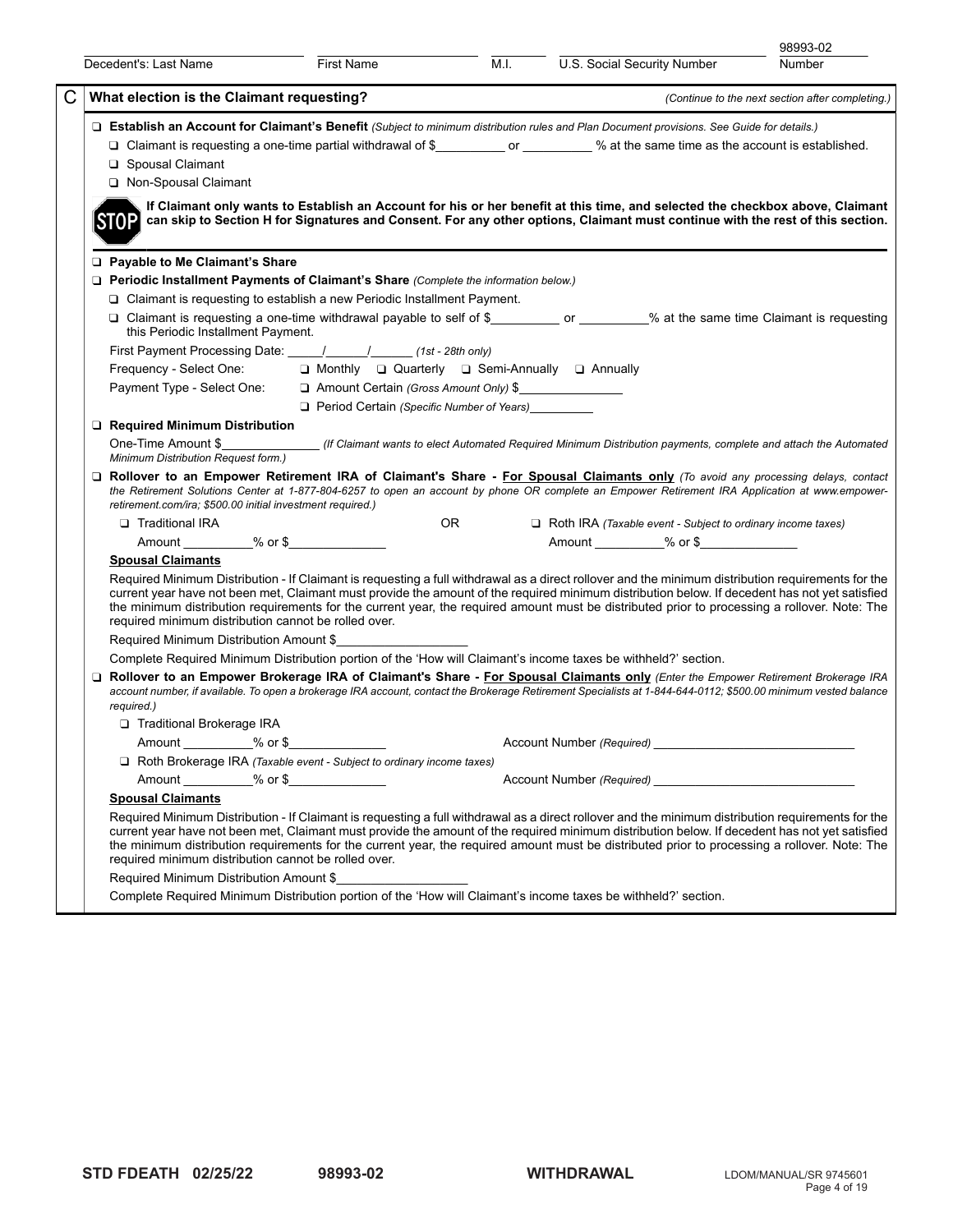|   |                                                                                                                                                                                                                                                                                                                                                                                                                                                                                                                                                                                                                                                                                                                                                                                                                                                                                                                                                                                                                                                                                                                                                                                                                                                                                                                                                                                                                                                                                                                                                                                                                                                                                                                                                                                                                                                                                                                                                                                                                             |                                                                                                                                                                                                                                                                                                            |                                                  |                                                                                                                                                                                                                                                                                                                                                                                                                                                                                                                                                                                                                                                                                                                                                                                                                                                                         | 98993-02                                         |  |
|---|-----------------------------------------------------------------------------------------------------------------------------------------------------------------------------------------------------------------------------------------------------------------------------------------------------------------------------------------------------------------------------------------------------------------------------------------------------------------------------------------------------------------------------------------------------------------------------------------------------------------------------------------------------------------------------------------------------------------------------------------------------------------------------------------------------------------------------------------------------------------------------------------------------------------------------------------------------------------------------------------------------------------------------------------------------------------------------------------------------------------------------------------------------------------------------------------------------------------------------------------------------------------------------------------------------------------------------------------------------------------------------------------------------------------------------------------------------------------------------------------------------------------------------------------------------------------------------------------------------------------------------------------------------------------------------------------------------------------------------------------------------------------------------------------------------------------------------------------------------------------------------------------------------------------------------------------------------------------------------------------------------------------------------|------------------------------------------------------------------------------------------------------------------------------------------------------------------------------------------------------------------------------------------------------------------------------------------------------------|--------------------------------------------------|-------------------------------------------------------------------------------------------------------------------------------------------------------------------------------------------------------------------------------------------------------------------------------------------------------------------------------------------------------------------------------------------------------------------------------------------------------------------------------------------------------------------------------------------------------------------------------------------------------------------------------------------------------------------------------------------------------------------------------------------------------------------------------------------------------------------------------------------------------------------------|--------------------------------------------------|--|
|   | Decedent's: Last Name                                                                                                                                                                                                                                                                                                                                                                                                                                                                                                                                                                                                                                                                                                                                                                                                                                                                                                                                                                                                                                                                                                                                                                                                                                                                                                                                                                                                                                                                                                                                                                                                                                                                                                                                                                                                                                                                                                                                                                                                       | First Name                                                                                                                                                                                                                                                                                                 | M.I.                                             | U.S. Social Security Number                                                                                                                                                                                                                                                                                                                                                                                                                                                                                                                                                                                                                                                                                                                                                                                                                                             | Number                                           |  |
| C | What election is the Claimant requesting?                                                                                                                                                                                                                                                                                                                                                                                                                                                                                                                                                                                                                                                                                                                                                                                                                                                                                                                                                                                                                                                                                                                                                                                                                                                                                                                                                                                                                                                                                                                                                                                                                                                                                                                                                                                                                                                                                                                                                                                   |                                                                                                                                                                                                                                                                                                            | (Continue to the next section after completing.) |                                                                                                                                                                                                                                                                                                                                                                                                                                                                                                                                                                                                                                                                                                                                                                                                                                                                         |                                                  |  |
|   | Rollover to an IRA at Another Retirement Provider or an Eligible Retirement Plan of Claimant's Share - Restrictions apply; see<br>Guide for details.<br><b>Spousal Claimants</b><br>Eligible Retirement Plan:<br>$\Box$ 401(a) $\Box$ 401(k) $\Box$ 403(b) $\Box$ Governmental 457(b)<br>Traditional IRA<br>$\Box$ Roth IRA<br>(Taxable event - Subject to ordinary income taxes)<br><b>Spousal/Non-Spousal Claimants</b><br>Required Minimum Distribution - If Claimant is requesting a full withdrawal as a direct rollover and the minimum distribution requirements for the<br>current year have not been met, Claimant must provide the amount of the required minimum distribution below. If decedent has not yet satisfied<br>the minimum distribution requirements for the current year, the required amount must be distributed prior to processing a rollover. Note: The<br>required minimum distribution cannot be rolled over.<br>Required Minimum Distribution Amount \$<br>Complete Required Minimum Distribution portion of the 'How will Claimant's income taxes be withheld?' section.<br>□ Fixed Annuity Purchase (Complete information below and see Guide for additional information about the available options.)<br>□ Full □ Partial \$<br>Purchase Date: 1 1 1 1 First Payment Processing Date: 1 1 1<br>Frequency - Select One:<br>$\Box$ Monthly (Once a month)<br>Payment Type - Select One:<br>□ Fixed Life Annuity with Guaranteed Period<br>Select Guaranteed Period: □ 5 Years<br>Fixed Life Annuity - Life Only, No Death Benefit<br><b>Required Documentation for Fixed Annuity Purchase:</b><br>• Attach IRS Form W-4P and, if applicable, State Income Tax withholding form. In the event that these forms are not attached, Service<br>Provider will withhold in accordance with applicable Federal and State regulations.<br>• Attach a copy of Annuitant's Birth Certificate or Driver's License (Not required if electing Income of an Amount Certain or Income for a Period Certain) | OR <b>u</b> Inherited Traditional IRA<br>OR D Inherited Roth IRA<br>□ Income of an Amount Certain (Gross Amount Only) \$<br>□ Income for a Period Certain (Number of Years) ________________________________<br>The following payment type options have monthly frequencies only.<br>□ 10 Years □ 15 Years |                                                  | <b>Non-Spousal Claimants</b> - This option is only available to Claimants who<br>are individuals or a trust whose beneficiaries are treated as designated<br>beneficiaries. All other entities including Estates and Trusts that do not<br>meet these requirements are NOT eligible for rollover. If a trust Claimant<br>elects a rollover to an inherited IRA, by signing this form, the trustee<br>of the trust certifies that the trust meets the requirements of Section<br>1.401(a) (9)-4 of the Treasury Regulations and that all documentation<br>requirements are satisfied.<br>Inherited Traditional IRA<br>Amount ___________% or \$<br>$\Box$ Inherited Roth IRA (Taxable event - Subject to ordinary income taxes)<br>Amount ___________% or \$<br>Quarterly (4 times a year) $\Box$ Semi-Annually (Twice a year) $\Box$ Annually (Once a year)<br>20 Years |                                                  |  |
| D | To whom does the Claimant want their withdrawal payable?                                                                                                                                                                                                                                                                                                                                                                                                                                                                                                                                                                                                                                                                                                                                                                                                                                                                                                                                                                                                                                                                                                                                                                                                                                                                                                                                                                                                                                                                                                                                                                                                                                                                                                                                                                                                                                                                                                                                                                    |                                                                                                                                                                                                                                                                                                            |                                                  |                                                                                                                                                                                                                                                                                                                                                                                                                                                                                                                                                                                                                                                                                                                                                                                                                                                                         | (Continue to the next section after completing.) |  |
|   | Complete this section if Claimant is requesting a Rollover to an IRA or an Eligible Retirement Plan.<br>Do not complete if requesting to Establish an Account for Claimant's Benefit, Full Withdrawal of Claimant's Share, Rollover to an Empower Retirement IRA, Rollover<br>to an Empower Brokerage IRA or Fixed Annuity Purchase.                                                                                                                                                                                                                                                                                                                                                                                                                                                                                                                                                                                                                                                                                                                                                                                                                                                                                                                                                                                                                                                                                                                                                                                                                                                                                                                                                                                                                                                                                                                                                                                                                                                                                        |                                                                                                                                                                                                                                                                                                            |                                                  |                                                                                                                                                                                                                                                                                                                                                                                                                                                                                                                                                                                                                                                                                                                                                                                                                                                                         |                                                  |  |
|   | Name of Trustee/Custodian/Provider - Required (To whom the check is made payable)                                                                                                                                                                                                                                                                                                                                                                                                                                                                                                                                                                                                                                                                                                                                                                                                                                                                                                                                                                                                                                                                                                                                                                                                                                                                                                                                                                                                                                                                                                                                                                                                                                                                                                                                                                                                                                                                                                                                           |                                                                                                                                                                                                                                                                                                            |                                                  | <b>Account Number</b>                                                                                                                                                                                                                                                                                                                                                                                                                                                                                                                                                                                                                                                                                                                                                                                                                                                   |                                                  |  |
|   | Retirement Plan Name (if applicable)                                                                                                                                                                                                                                                                                                                                                                                                                                                                                                                                                                                                                                                                                                                                                                                                                                                                                                                                                                                                                                                                                                                                                                                                                                                                                                                                                                                                                                                                                                                                                                                                                                                                                                                                                                                                                                                                                                                                                                                        |                                                                                                                                                                                                                                                                                                            |                                                  |                                                                                                                                                                                                                                                                                                                                                                                                                                                                                                                                                                                                                                                                                                                                                                                                                                                                         |                                                  |  |
| Ε | How does the Claimant want their proceeds delivered?<br>Select a delivery method for each set of proceeds, if applicable. Delivery time estimates are based on<br>completion of the withdrawal process, which includes receipt of a complete request in good order and<br>additional/required information from the employer.                                                                                                                                                                                                                                                                                                                                                                                                                                                                                                                                                                                                                                                                                                                                                                                                                                                                                                                                                                                                                                                                                                                                                                                                                                                                                                                                                                                                                                                                                                                                                                                                                                                                                                |                                                                                                                                                                                                                                                                                                            |                                                  |                                                                                                                                                                                                                                                                                                                                                                                                                                                                                                                                                                                                                                                                                                                                                                                                                                                                         | (Continue to the next section after completing.) |  |
|   | If Claimant would like to make a change to what was previously selected, cross-out and initial the change(s). If Claimant does not<br>initial all changes, all proceeds will be sent by United States Postal Service ("USPS") regular mail.<br><b>Rollover Delivery Options</b><br>Proceeds will be made payable to the Trustee/Custodian/Provider listed above and will be sent to the Claimant at the address provided.<br>Claimant must choose from the 2 delivery options listed below. If Claimant does not select a delivery option for the rollover proceeds, they<br>will be sent by USPS regular mail.                                                                                                                                                                                                                                                                                                                                                                                                                                                                                                                                                                                                                                                                                                                                                                                                                                                                                                                                                                                                                                                                                                                                                                                                                                                                                                                                                                                                             |                                                                                                                                                                                                                                                                                                            |                                                  |                                                                                                                                                                                                                                                                                                                                                                                                                                                                                                                                                                                                                                                                                                                                                                                                                                                                         |                                                  |  |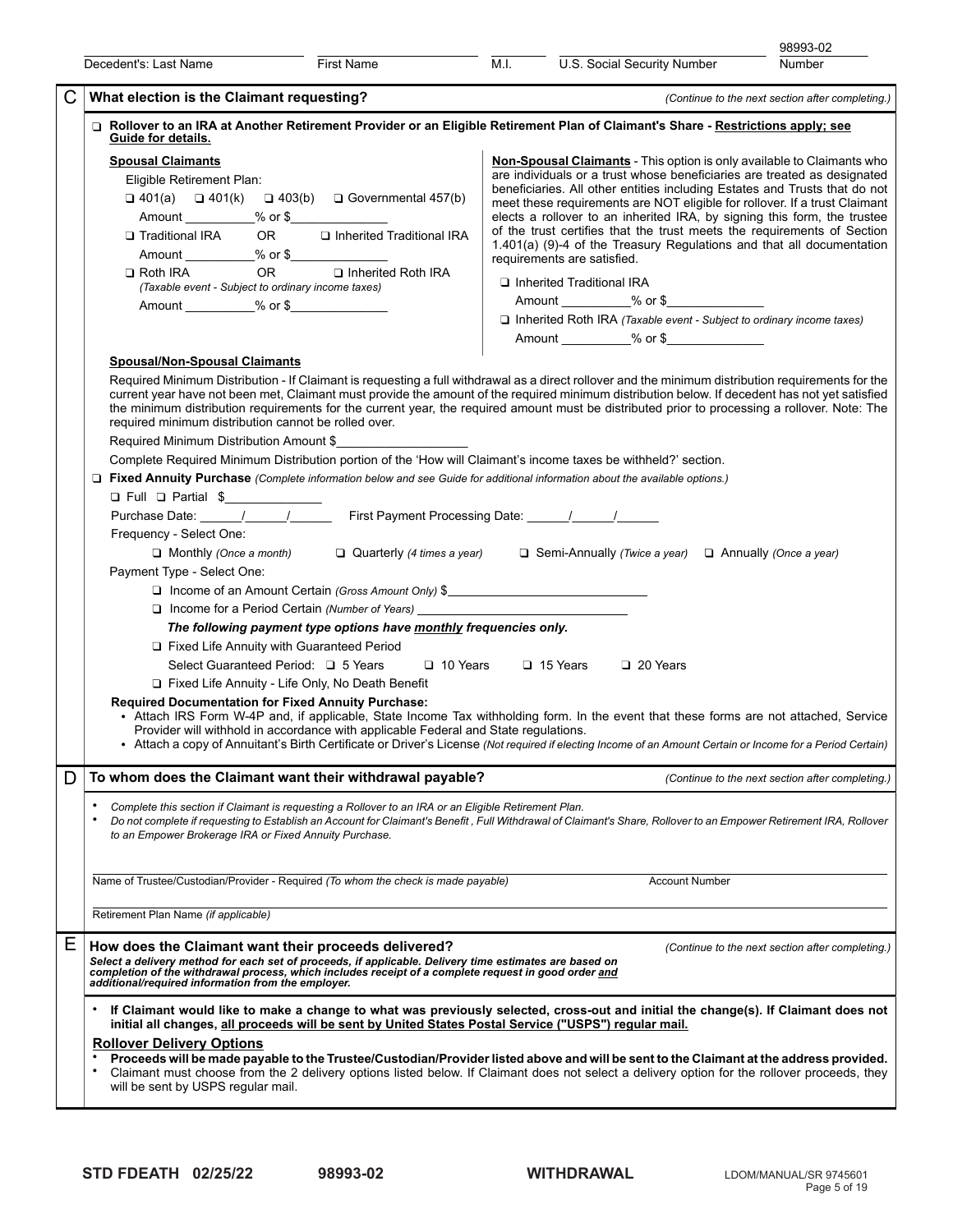|   |                                                                                                                                                                                                                                                                                                                                                                                         |                                                                                  |      |                                                                                                                                                                                                                                                                                                                                                                                                                                                                                                                                                                                                                                                                                                                                                                                                                                                                                                                   | 98993-02 |  |  |  |
|---|-----------------------------------------------------------------------------------------------------------------------------------------------------------------------------------------------------------------------------------------------------------------------------------------------------------------------------------------------------------------------------------------|----------------------------------------------------------------------------------|------|-------------------------------------------------------------------------------------------------------------------------------------------------------------------------------------------------------------------------------------------------------------------------------------------------------------------------------------------------------------------------------------------------------------------------------------------------------------------------------------------------------------------------------------------------------------------------------------------------------------------------------------------------------------------------------------------------------------------------------------------------------------------------------------------------------------------------------------------------------------------------------------------------------------------|----------|--|--|--|
|   | Decedent's: Last Name                                                                                                                                                                                                                                                                                                                                                                   | First Name                                                                       | M.I. | U.S. Social Security Number                                                                                                                                                                                                                                                                                                                                                                                                                                                                                                                                                                                                                                                                                                                                                                                                                                                                                       | Number   |  |  |  |
| Е | How does the Claimant want their proceeds delivered?<br>(Continue to the next section after completing.)<br>Select a delivery method for each set of proceeds, if applicable. Delivery time estimates are based on<br>completion of the withdrawal process, which includes receipt of a complete request in good order <u>and</u><br>additional/required information from the employer. |                                                                                  |      |                                                                                                                                                                                                                                                                                                                                                                                                                                                                                                                                                                                                                                                                                                                                                                                                                                                                                                                   |          |  |  |  |
|   | Check by USPS Regular Mail<br>Estimated delivery time is up to 5 business days.<br>• No additional charge.<br>Check by Express Delivery<br>• Estimated delivery time is 1-2 business days.<br>• Available for delivery, Monday - Friday, with no signature required upon delivery.                                                                                                      |                                                                                  |      | • A non-refundable charge of up to \$30.00 will be deducted, in addition to any withdrawal fees, for each transaction.                                                                                                                                                                                                                                                                                                                                                                                                                                                                                                                                                                                                                                                                                                                                                                                            |          |  |  |  |
|   | <b>Payable to Claimant Delivery Options</b>                                                                                                                                                                                                                                                                                                                                             |                                                                                  |      | • If address is a P.O. Box, check will be sent by USPS Priority Mail and estimated delivery time is 2-3 business days.<br>Claimant must choose from the delivery options listed below. If Claimant does not select a delivery option for their other proceeds, they will                                                                                                                                                                                                                                                                                                                                                                                                                                                                                                                                                                                                                                          |          |  |  |  |
|   | be sent by USPS regular mail.<br>Check by USPS Regular Mail<br>• Estimated delivery time is up to 5 business days.<br>• No additional charge.                                                                                                                                                                                                                                           |                                                                                  |      |                                                                                                                                                                                                                                                                                                                                                                                                                                                                                                                                                                                                                                                                                                                                                                                                                                                                                                                   |          |  |  |  |
|   | □ Check by Express Delivery<br>• Estimated delivery time is 1-2 business days.<br>• Not available for Periodic Installment/Fixed Annuity Payments.<br>• Available for delivery, Monday - Friday, with no signature required upon delivery.                                                                                                                                              |                                                                                  |      | • A non-refundable charge of up to \$30.00 will be deducted, in addition to any withdrawal fees, for each transaction.<br>• If address is a P.O. Box, check will be sent by USPS Priority Mail and estimated delivery time is 2-3 business days.                                                                                                                                                                                                                                                                                                                                                                                                                                                                                                                                                                                                                                                                  |          |  |  |  |
|   | □ Direct Deposit via Automated Clearing House ("ACH")<br>on the account and a check will be mailed to the address provided.<br>Estimated delivery time is 2-3 business days.                                                                                                                                                                                                            |                                                                                  |      | • I understand that to establish Direct Deposit via ACH, in addition to including the required documentation requested<br>below, I must have my signature notarized in the 'Claimant Signature Notarization' section or witnessed by the<br>authorized Plan Administrator in the 'Authorized Plan Administrator Signature' section of this form. If either the<br>required documentation is not attached or my signature is not notarized or witnessed, ACH will not be established                                                                                                                                                                                                                                                                                                                                                                                                                               |          |  |  |  |
|   | • Not available for Direct Rollovers.<br>• Available for Periodic Installment/Fixed Annuity Payments at no charge.<br>process, Claimant understands that the first payment will be sent by check to the address provided.<br>• The name on the checking/savings account MUST match the name provided to Service Provider.                                                               |                                                                                  |      | • A non-refundable charge of up to \$15.00 will be deducted, in addition to any withdrawal fees, for each transaction.<br>• If Claimant has requested a periodic installment payment and the first payment processing date does not allow for the 10 day pre-notification<br>. If the Direct Deposit information is incomplete or illegible, then a check will be mailed to the address provided to                                                                                                                                                                                                                                                                                                                                                                                                                                                                                                               |          |  |  |  |
|   | avoid any delays in processing.                                                                                                                                                                                                                                                                                                                                                         |                                                                                  |      | • By entering banking information, Claimant authorizes Service Provider to access records from public and proprietary sources in<br>order to validate that Claimant is the owner of the bank account. This process will not affect Claimant's credit.                                                                                                                                                                                                                                                                                                                                                                                                                                                                                                                                                                                                                                                             |          |  |  |  |
|   |                                                                                                                                                                                                                                                                                                                                                                                         | name, checking account number and ABA routing number.<br>and ABA routing number. |      | □ Checking Account - <b>MUST</b> include a copy of a preprinted voided check for the receiving account. Claimant may also attach a letter<br>on financial institution letterhead, signed by a representative from the receiving institution, which includes Claimant's<br>$\Box$ Savings Account - MUST include a letter on financial institution letterhead, which includes Claimant's name, savings account number                                                                                                                                                                                                                                                                                                                                                                                                                                                                                              |          |  |  |  |
|   | and deliver any payment via check in lieu of direct deposit.                                                                                                                                                                                                                                                                                                                            |                                                                                  |      | An ACH request cannot be sent to a prepaid debit card, business account or other retirement Plan. By requesting the withdrawal via ACH<br>deposit, Claimant certifies, represents and warrants that the account requested for an ACH deposit is established at a financial institution or<br>a branch of a financial institution located within the United States and there are no standing orders to forward any portion of the ACH deposit<br>to an account that exists at a financial institution or a branch of a financial institution in another country. Claimant understands that it is their<br>obligation to request a stop to this ACH deposit request if an order to transfer any portion of payments to a financial institution or a branch of<br>a financial institution outside the United States will be implemented in the future. Service Provider reserves the right to reject the ACH request |          |  |  |  |
|   | □ Wire Transfer<br>sent by Wire transfer and a check will be mailed to the address provided.<br>• Estimated delivery time is 1-2 business days.                                                                                                                                                                                                                                         |                                                                                  |      | • I understand that to have my proceeds sent as a Wire transfer, in addition to including the required documentation<br>requested below, I must have my signature notarized in the 'Claimant Signature Notarization' section or witnessed<br>by the authorized Plan Administrator in the 'Authorized Plan Administrator Signature' section of this form. If either<br>the required documentation is not attached or my signature is not notarized or witnessed, my proceeds will not be<br>• A non-refundable charge of up to \$40.00 will be deducted, in addition to any withdrawal fees, for each transaction.                                                                                                                                                                                                                                                                                                 |          |  |  |  |
|   | Not available for Direct Rollover/Periodic Installment/Fixed Annuity Payments.<br>٠                                                                                                                                                                                                                                                                                                     |                                                                                  |      | • MUST include a letter on financial institution letterhead, signed by a representative from the receiving institution, which provides                                                                                                                                                                                                                                                                                                                                                                                                                                                                                                                                                                                                                                                                                                                                                                            |          |  |  |  |

- **the wire transfer instructions.** The letter must include the following wire transfer information: Bank Name, complete Bank Mailing Address, including City, State and Zip Code, Account Name, Account Number, ABA Routing Number and 'For Further Credit to' Name and Account Number.
- Additional fees may apply at the receiving financial institution.<br>• Service Provider is not responsible for inaccurate wire tra
- Service Provider is not responsible for inaccurate wire transfer instructions.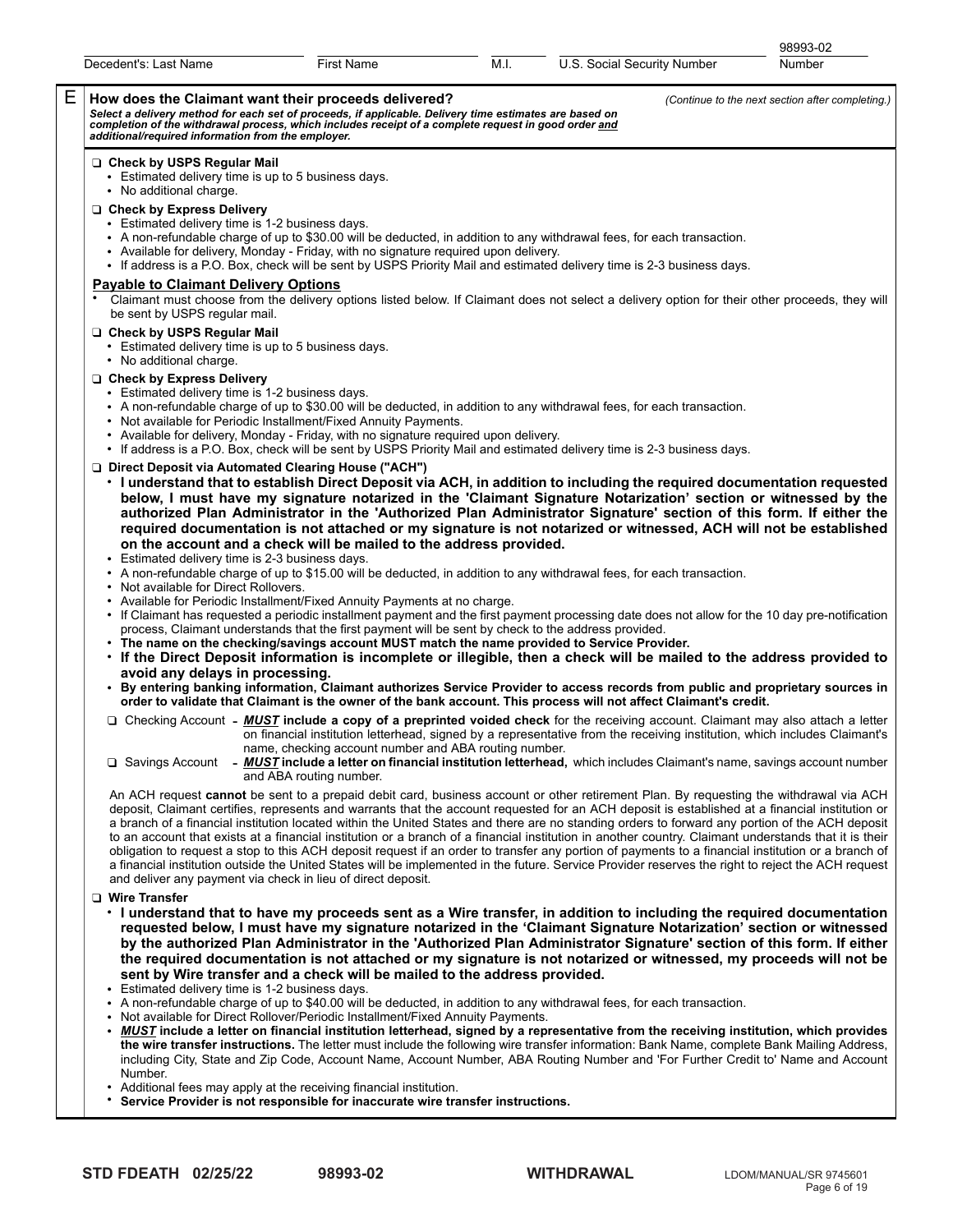|   |                                                                                                                                                                                                                                                                                                                                                                                                                                                                                                                                                                                                                                                                                                                                                                                                                                                                                                                                                                                                                                                                                                                                                                                     |                   |                                                                                                                                                                                                                                                                                                                                                    |                                               |                                                                                                                                                                                                     | 98993-02                                                                                                                                                                                                        |  |
|---|-------------------------------------------------------------------------------------------------------------------------------------------------------------------------------------------------------------------------------------------------------------------------------------------------------------------------------------------------------------------------------------------------------------------------------------------------------------------------------------------------------------------------------------------------------------------------------------------------------------------------------------------------------------------------------------------------------------------------------------------------------------------------------------------------------------------------------------------------------------------------------------------------------------------------------------------------------------------------------------------------------------------------------------------------------------------------------------------------------------------------------------------------------------------------------------|-------------------|----------------------------------------------------------------------------------------------------------------------------------------------------------------------------------------------------------------------------------------------------------------------------------------------------------------------------------------------------|-----------------------------------------------|-----------------------------------------------------------------------------------------------------------------------------------------------------------------------------------------------------|-----------------------------------------------------------------------------------------------------------------------------------------------------------------------------------------------------------------|--|
|   | Decedent's: Last Name                                                                                                                                                                                                                                                                                                                                                                                                                                                                                                                                                                                                                                                                                                                                                                                                                                                                                                                                                                                                                                                                                                                                                               | <b>First Name</b> | M.I.                                                                                                                                                                                                                                                                                                                                               | U.S. Social Security Number                   |                                                                                                                                                                                                     | Number                                                                                                                                                                                                          |  |
| F | <b>Non-Resident Alien or Other Certification</b><br>Only Complete if Claimant indicated Claimant is a non-resident alien or other under Section<br>A of this form.                                                                                                                                                                                                                                                                                                                                                                                                                                                                                                                                                                                                                                                                                                                                                                                                                                                                                                                                                                                                                  |                   | (Continue to the next section after completing.)                                                                                                                                                                                                                                                                                                   |                                               |                                                                                                                                                                                                     |                                                                                                                                                                                                                 |  |
|   | Do not complete if U.S. Citizen or U.S. Resident Alien was indicated in Section A of this form.<br>Under penalty of perjury, if Claimant checked Non-Resident Alien or Other in Section A of this form, Claimant's signature certifies that:<br>• Claimant is the individual that is the beneficial owner of all the income to which this form relates or am using this form to document Claimant<br>for chapter 4 purposes.<br>• Claimant is not a U.S. person<br>• The income to which this form relates is:<br>a. not effectively connected with the conduct of a trade or business in the United States,<br>b. effectively connected but is not subject to tax under applicable income tax treaty, or<br>c. the partner's share of a partnership's effectively connected income.<br>• Claimant is a resident of the treaty country listed below under the "Claim of Tax Treaty Benefits" (if any) within the meaning of the income<br>tax treaty between the United States and that country.<br>• Claimant agrees that Claimant will submit a Form W8-BEN within 30 days if any certification made on this form becomes incorrect.<br><b>Identification of Beneficial Owner</b> |                   |                                                                                                                                                                                                                                                                                                                                                    |                                               |                                                                                                                                                                                                     |                                                                                                                                                                                                                 |  |
|   | Country of citizenship                                                                                                                                                                                                                                                                                                                                                                                                                                                                                                                                                                                                                                                                                                                                                                                                                                                                                                                                                                                                                                                                                                                                                              |                   |                                                                                                                                                                                                                                                                                                                                                    | Foreign tax identifying number                |                                                                                                                                                                                                     |                                                                                                                                                                                                                 |  |
|   | Permanent resident address (street, apt. or suite no., or rural route) Do not use P.O. Box or in-care of address                                                                                                                                                                                                                                                                                                                                                                                                                                                                                                                                                                                                                                                                                                                                                                                                                                                                                                                                                                                                                                                                    |                   |                                                                                                                                                                                                                                                                                                                                                    |                                               |                                                                                                                                                                                                     |                                                                                                                                                                                                                 |  |
|   | City or town, state or province. Include postal code where appropriate.                                                                                                                                                                                                                                                                                                                                                                                                                                                                                                                                                                                                                                                                                                                                                                                                                                                                                                                                                                                                                                                                                                             |                   |                                                                                                                                                                                                                                                                                                                                                    |                                               | Country                                                                                                                                                                                             |                                                                                                                                                                                                                 |  |
|   | Mailing Address (if different from above)                                                                                                                                                                                                                                                                                                                                                                                                                                                                                                                                                                                                                                                                                                                                                                                                                                                                                                                                                                                                                                                                                                                                           |                   |                                                                                                                                                                                                                                                                                                                                                    |                                               |                                                                                                                                                                                                     |                                                                                                                                                                                                                 |  |
|   | City or town, state or province. Include postal code where appropriate.<br>Claim of Tax Treaty Benefits (for chapter 3 purpose only)                                                                                                                                                                                                                                                                                                                                                                                                                                                                                                                                                                                                                                                                                                                                                                                                                                                                                                                                                                                                                                                |                   | Country                                                                                                                                                                                                                                                                                                                                            |                                               |                                                                                                                                                                                                     |                                                                                                                                                                                                                 |  |
|   | Claimant certifies that the beneficial owner is a resident of<br>the United States and that country.<br>treaty identified on the line above to claim a ____% rate of witholding on (specify type of income):                                                                                                                                                                                                                                                                                                                                                                                                                                                                                                                                                                                                                                                                                                                                                                                                                                                                                                                                                                        |                   | within the meaning of the income tax treaty between<br>Special rates and conditions (if applicable): The beneficial owner is claiming the provisions of Article and paragraph ____________________ of the<br>Explain the additional conditions in the Article and paragraph the beneficial owner meets to be eligible for the rate of withholding: |                                               |                                                                                                                                                                                                     |                                                                                                                                                                                                                 |  |
| G | How will the Claimant's taxes be withheld?                                                                                                                                                                                                                                                                                                                                                                                                                                                                                                                                                                                                                                                                                                                                                                                                                                                                                                                                                                                                                                                                                                                                          |                   |                                                                                                                                                                                                                                                                                                                                                    |                                               |                                                                                                                                                                                                     | (Continue to the next section after completing.)                                                                                                                                                                |  |
|   | Claimant should refer to and read the attached 402(f) Notice of Special Tax Rules on Distributions and the Guide, as well as information from<br>the Department of Revenue for Claimant's state of residence.                                                                                                                                                                                                                                                                                                                                                                                                                                                                                                                                                                                                                                                                                                                                                                                                                                                                                                                                                                       |                   |                                                                                                                                                                                                                                                                                                                                                    |                                               |                                                                                                                                                                                                     |                                                                                                                                                                                                                 |  |
|   | If applicable, Claimant must attach IRS Form W-4P and/or the State Income Tax withholding form to make tax elections when required.<br>In the event these forms are required for Claimant's withdrawal and not submitted, Service Provider will withhold in accordance with applicable<br>Federal and State regulations.                                                                                                                                                                                                                                                                                                                                                                                                                                                                                                                                                                                                                                                                                                                                                                                                                                                            |                   |                                                                                                                                                                                                                                                                                                                                                    |                                               |                                                                                                                                                                                                     |                                                                                                                                                                                                                 |  |
|   | <b>Federal Income Tax</b>                                                                                                                                                                                                                                                                                                                                                                                                                                                                                                                                                                                                                                                                                                                                                                                                                                                                                                                                                                                                                                                                                                                                                           |                   | State Income Tax                                                                                                                                                                                                                                                                                                                                   |                                               |                                                                                                                                                                                                     |                                                                                                                                                                                                                 |  |
|   | • Federal Income Tax will NOT be withheld from direct rollovers.                                                                                                                                                                                                                                                                                                                                                                                                                                                                                                                                                                                                                                                                                                                                                                                                                                                                                                                                                                                                                                                                                                                    |                   |                                                                                                                                                                                                                                                                                                                                                    |                                               |                                                                                                                                                                                                     | • State Income Tax withholding is mandatory in some states and will                                                                                                                                             |  |
|   | • Twenty percent (20%) mandatory Federal Income Tax withholding<br>will apply to all withdrawals that are eligible for rollover, but are not<br>rolled over.                                                                                                                                                                                                                                                                                                                                                                                                                                                                                                                                                                                                                                                                                                                                                                                                                                                                                                                                                                                                                        |                   |                                                                                                                                                                                                                                                                                                                                                    | be withheld regardless of any election below. |                                                                                                                                                                                                     | Claimant would like <b>additional</b> State Income Tax withholding:                                                                                                                                             |  |
|   | • For all other payments, Federal Income Tax will be withheld at<br>the rate of ten percent (10%), unless Service Provider is directed<br>otherwise below.                                                                                                                                                                                                                                                                                                                                                                                                                                                                                                                                                                                                                                                                                                                                                                                                                                                                                                                                                                                                                          |                   |                                                                                                                                                                                                                                                                                                                                                    | $%$ or $$$<br>type of withdrawal.)            |                                                                                                                                                                                                     | (This is in addition to any mandatory State Income Tax withheld based on the                                                                                                                                    |  |
|   | $\Box$ Do not withhold Federal Income Tax from Claimant's withdrawal.<br>only if withdrawal is not eligible for rollover.                                                                                                                                                                                                                                                                                                                                                                                                                                                                                                                                                                                                                                                                                                                                                                                                                                                                                                                                                                                                                                                           |                   |                                                                                                                                                                                                                                                                                                                                                    |                                               |                                                                                                                                                                                                     | • Certain states allow an election for no State Income Tax withholding<br>depending on the type of withdrawal Claimant has selected. For<br>these states only. State Income Tax will be withheld unless elected |  |
|   | • If Claimant would like additional Federal Income Tax withholding<br>(Optional):<br>% or \$<br>(This is in addition to any mandatory Federal Income Tax withheld based on<br>the type of withdrawal that has been elected.)                                                                                                                                                                                                                                                                                                                                                                                                                                                                                                                                                                                                                                                                                                                                                                                                                                                                                                                                                        |                   | otherwise below.<br>% or \$                                                                                                                                                                                                                                                                                                                        |                                               | If the checkbox is not marked below, Claimant chooses to have<br>State Income Tax withheld from Claimant's withdrawal. Claimant<br>would also like to have additional State Income Tax withholding: |                                                                                                                                                                                                                 |  |
|   | <b>Required Minimum Distribution Only</b>                                                                                                                                                                                                                                                                                                                                                                                                                                                                                                                                                                                                                                                                                                                                                                                                                                                                                                                                                                                                                                                                                                                                           |                   |                                                                                                                                                                                                                                                                                                                                                    | type of withdrawal.)                          |                                                                                                                                                                                                     | (This is in addition to any elective State Income Tax withheld based on the                                                                                                                                     |  |
|   | • Ten percent (10%) of Claimant's taxable distribution will be withheld<br>for Federal Income Tax, unless Claimant checks the box below:                                                                                                                                                                                                                                                                                                                                                                                                                                                                                                                                                                                                                                                                                                                                                                                                                                                                                                                                                                                                                                            |                   |                                                                                                                                                                                                                                                                                                                                                    |                                               |                                                                                                                                                                                                     | $\Box$ Do not withhold State Income Tax (if election is permitted and<br>Claimant has attached the proper election form if required by their state).                                                            |  |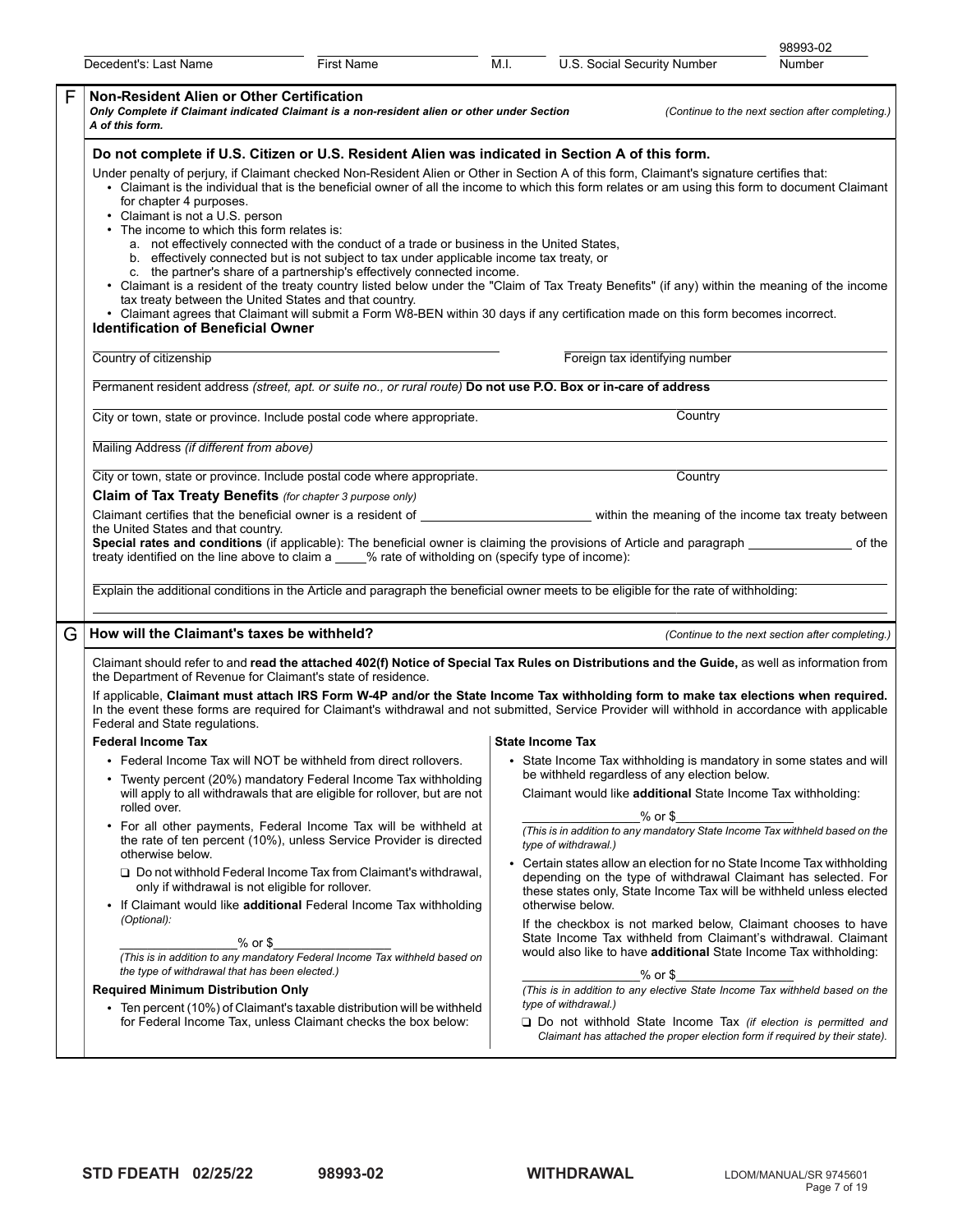|   |                                                                                                                                                                                                                                                                                                                                                                                                                                                                                                                                                                                                                                                                                                                                                                                                                                                                                                                                                                                                                                                                                                                                                                                                                                                                                                                                                                                                                                                                                                                                                                                                                                                                                                                                                                                                                                                                                                                                                                                                                                                                                                                                                                                                                                                                                                                                                                                                                                                                                                                                                                                                                                                                                                                                                                                                                                                                                                                                                                                                                                                                                                                                                                                                                                                                                                                                                                                                                                                                                                                                                                                                                                                                                                                                                                                                                                                                                                                                                                                                                                                                                                                                                      |                                                                                                                                   |                                                                                                                                                                                                                                                                                                                                                                                                                                                                                                |                                                                          | 98993-02 |  |  |
|---|------------------------------------------------------------------------------------------------------------------------------------------------------------------------------------------------------------------------------------------------------------------------------------------------------------------------------------------------------------------------------------------------------------------------------------------------------------------------------------------------------------------------------------------------------------------------------------------------------------------------------------------------------------------------------------------------------------------------------------------------------------------------------------------------------------------------------------------------------------------------------------------------------------------------------------------------------------------------------------------------------------------------------------------------------------------------------------------------------------------------------------------------------------------------------------------------------------------------------------------------------------------------------------------------------------------------------------------------------------------------------------------------------------------------------------------------------------------------------------------------------------------------------------------------------------------------------------------------------------------------------------------------------------------------------------------------------------------------------------------------------------------------------------------------------------------------------------------------------------------------------------------------------------------------------------------------------------------------------------------------------------------------------------------------------------------------------------------------------------------------------------------------------------------------------------------------------------------------------------------------------------------------------------------------------------------------------------------------------------------------------------------------------------------------------------------------------------------------------------------------------------------------------------------------------------------------------------------------------------------------------------------------------------------------------------------------------------------------------------------------------------------------------------------------------------------------------------------------------------------------------------------------------------------------------------------------------------------------------------------------------------------------------------------------------------------------------------------------------------------------------------------------------------------------------------------------------------------------------------------------------------------------------------------------------------------------------------------------------------------------------------------------------------------------------------------------------------------------------------------------------------------------------------------------------------------------------------------------------------------------------------------------------------------------------------------------------------------------------------------------------------------------------------------------------------------------------------------------------------------------------------------------------------------------------------------------------------------------------------------------------------------------------------------------------------------------------------------------------------------------------------------------------|-----------------------------------------------------------------------------------------------------------------------------------|------------------------------------------------------------------------------------------------------------------------------------------------------------------------------------------------------------------------------------------------------------------------------------------------------------------------------------------------------------------------------------------------------------------------------------------------------------------------------------------------|--------------------------------------------------------------------------|----------|--|--|
|   | Decedent's: Last Name                                                                                                                                                                                                                                                                                                                                                                                                                                                                                                                                                                                                                                                                                                                                                                                                                                                                                                                                                                                                                                                                                                                                                                                                                                                                                                                                                                                                                                                                                                                                                                                                                                                                                                                                                                                                                                                                                                                                                                                                                                                                                                                                                                                                                                                                                                                                                                                                                                                                                                                                                                                                                                                                                                                                                                                                                                                                                                                                                                                                                                                                                                                                                                                                                                                                                                                                                                                                                                                                                                                                                                                                                                                                                                                                                                                                                                                                                                                                                                                                                                                                                                                                | <b>First Name</b>                                                                                                                 | M.I.                                                                                                                                                                                                                                                                                                                                                                                                                                                                                           | U.S. Social Security Number                                              | Number   |  |  |
| G | How will the Claimant's taxes be withheld?                                                                                                                                                                                                                                                                                                                                                                                                                                                                                                                                                                                                                                                                                                                                                                                                                                                                                                                                                                                                                                                                                                                                                                                                                                                                                                                                                                                                                                                                                                                                                                                                                                                                                                                                                                                                                                                                                                                                                                                                                                                                                                                                                                                                                                                                                                                                                                                                                                                                                                                                                                                                                                                                                                                                                                                                                                                                                                                                                                                                                                                                                                                                                                                                                                                                                                                                                                                                                                                                                                                                                                                                                                                                                                                                                                                                                                                                                                                                                                                                                                                                                                           |                                                                                                                                   | (Continue to the next section after completing.)                                                                                                                                                                                                                                                                                                                                                                                                                                               |                                                                          |          |  |  |
|   | Claimant's Required Minimum Distribution.<br>(Optional):<br>$%$ or \$<br>(This is in addition to any 10% Federal Income Tax withholding)                                                                                                                                                                                                                                                                                                                                                                                                                                                                                                                                                                                                                                                                                                                                                                                                                                                                                                                                                                                                                                                                                                                                                                                                                                                                                                                                                                                                                                                                                                                                                                                                                                                                                                                                                                                                                                                                                                                                                                                                                                                                                                                                                                                                                                                                                                                                                                                                                                                                                                                                                                                                                                                                                                                                                                                                                                                                                                                                                                                                                                                                                                                                                                                                                                                                                                                                                                                                                                                                                                                                                                                                                                                                                                                                                                                                                                                                                                                                                                                                             | $\Box$ Do not withhold ten percent (10%) Federal Income Tax from<br>Claimant would like additional Federal Income Tax withholding | • Certain states do not require mandatory State Income Tax<br>withholding but allow to elect State Income Tax withholding<br>depending on the type of withdrawal Claimant has selected.<br>□ Claimant would like State Income Tax withheld. Optional State<br>Income Tax withholding:<br>$%$ or \$<br>(If this optional income tax election is permitted. Claimant has also<br>attached the proper income tax election form if required by their state to<br>elect this optional withholding). |                                                                          |          |  |  |
| н | Signatures and Consent (Signatures must be on the lines provided.)                                                                                                                                                                                                                                                                                                                                                                                                                                                                                                                                                                                                                                                                                                                                                                                                                                                                                                                                                                                                                                                                                                                                                                                                                                                                                                                                                                                                                                                                                                                                                                                                                                                                                                                                                                                                                                                                                                                                                                                                                                                                                                                                                                                                                                                                                                                                                                                                                                                                                                                                                                                                                                                                                                                                                                                                                                                                                                                                                                                                                                                                                                                                                                                                                                                                                                                                                                                                                                                                                                                                                                                                                                                                                                                                                                                                                                                                                                                                                                                                                                                                                   |                                                                                                                                   |                                                                                                                                                                                                                                                                                                                                                                                                                                                                                                | (After receiving ALL required signatures, continue to the next section.) |          |  |  |
|   | <b>Claimant Consent</b> (Please sign on the 'Claimant Signature' line below.)                                                                                                                                                                                                                                                                                                                                                                                                                                                                                                                                                                                                                                                                                                                                                                                                                                                                                                                                                                                                                                                                                                                                                                                                                                                                                                                                                                                                                                                                                                                                                                                                                                                                                                                                                                                                                                                                                                                                                                                                                                                                                                                                                                                                                                                                                                                                                                                                                                                                                                                                                                                                                                                                                                                                                                                                                                                                                                                                                                                                                                                                                                                                                                                                                                                                                                                                                                                                                                                                                                                                                                                                                                                                                                                                                                                                                                                                                                                                                                                                                                                                        |                                                                                                                                   |                                                                                                                                                                                                                                                                                                                                                                                                                                                                                                |                                                                          |          |  |  |
|   | I acknowledge that I have read, understand and agree to all pages of this Death Benefit Claim Request, the Death Benefit Claim Guide and the<br>402(f) Notice of Special Tax Rules on Distributions and affirm that all information that I have provided is true and correct. I understand the following:<br>• Any election for a 100% withdrawal reflected on this Withdrawal Request form is effective for 180 days and also applies to any additional<br>contributions or other residual amounts made or credited to my account for 180 days, subsequent to this 100% Withdrawal Request. I<br>acknowledge and consent to the Plan's subsequent distribution of any such residual amounts in accordance with this election. If my 100%<br>withdrawal is delivered via ACH, any contributions or residual amounts made or credited to my account within the next 180 days will be<br>delivered via ACH, otherwise, my residual withdrawal will be delivered via check by USPS regular mail.<br>• It is my responsibility to ensure that this election conforms with all applicable provisions of the Internal Revenue Code (the "Code") and that<br>the Plan into which I am rolling money over will accept the dollars, if applicable.<br>• I am liable for any income tax and/or penalties assessed by the IRS and/or state tax authorities for any election I have chosen.<br>Once a payment has been processed, it cannot be changed or reversed.<br>• In the event that any section of this form is incomplete or inaccurate, Service Provider may not process the transaction requested on this form<br>and may require a new form or that I provide additional or proper information before the transaction can be processed.<br>• Funds may impose redemption fees on certain transfers, redemptions or exchanges if assets are held less than the period stated in the fund's<br>prospectus or other disclosure documents. I will refer to the fund's prospectus and/or disclosure documents for more information.<br>• Under penalty of perjury, I certify that the U.S. Social Security Number or U.S. Taxpayer Identification Number shown in Section B is correct.<br>I am a U.S. Person if I marked the U.S. Citizen or U.S. Resident Alien box in Section B of this form.<br>The Service Provider is required to comply with the regulations and requirements of the Office of Foreign Assets Control, Department<br>of the Treasury ("OFAC"). As a result, Service Provider cannot conduct business with persons in a blocked country or any person<br>designated by OFAC as a specially designated national or blocked person. For more information, please access the OFAC website at:<br>http://www.treasury.gov/about/organizational-structure/offices/Pages/Office-of-Foreign-Assets-Control.aspx.<br>• For at least 30 days after my receipt of the 402(f) Notice of Special Tax Rules on Distributions, I have the right to consider whether to consent<br>to a withdrawal of the vested account balance or elect a direct rollover of any vested portion of the eligible rollover withdrawal. By signing this<br>form less than 30 days after I received the 402(f) Notice of Special Tax Rules on Distributions, I affirmatively waive any unexpired portion of<br>the 30 day period and affirmatively elect a withdrawal from the account pursuant to this Death Benefit Claim form.<br>Additional authentication may be necessary before my withdrawal is processed and/or payment released.<br>• I understand that an original or certified copy of the final issued death certificate is required for processing this death benefit. The<br>death certificate must be the final issued and cannot be pending the manner of death. Failure to provide the final issued death<br>certificate will result in a significant delay in my request.<br>• The withdrawal may be subject to fees and/or loss of interest based upon the investment options, the length of time in the Plan<br>and other possible considerations. If I have not been advised of the fees and risks associated with my withdrawal, I may contact |                                                                                                                                   |                                                                                                                                                                                                                                                                                                                                                                                                                                                                                                |                                                                          |          |  |  |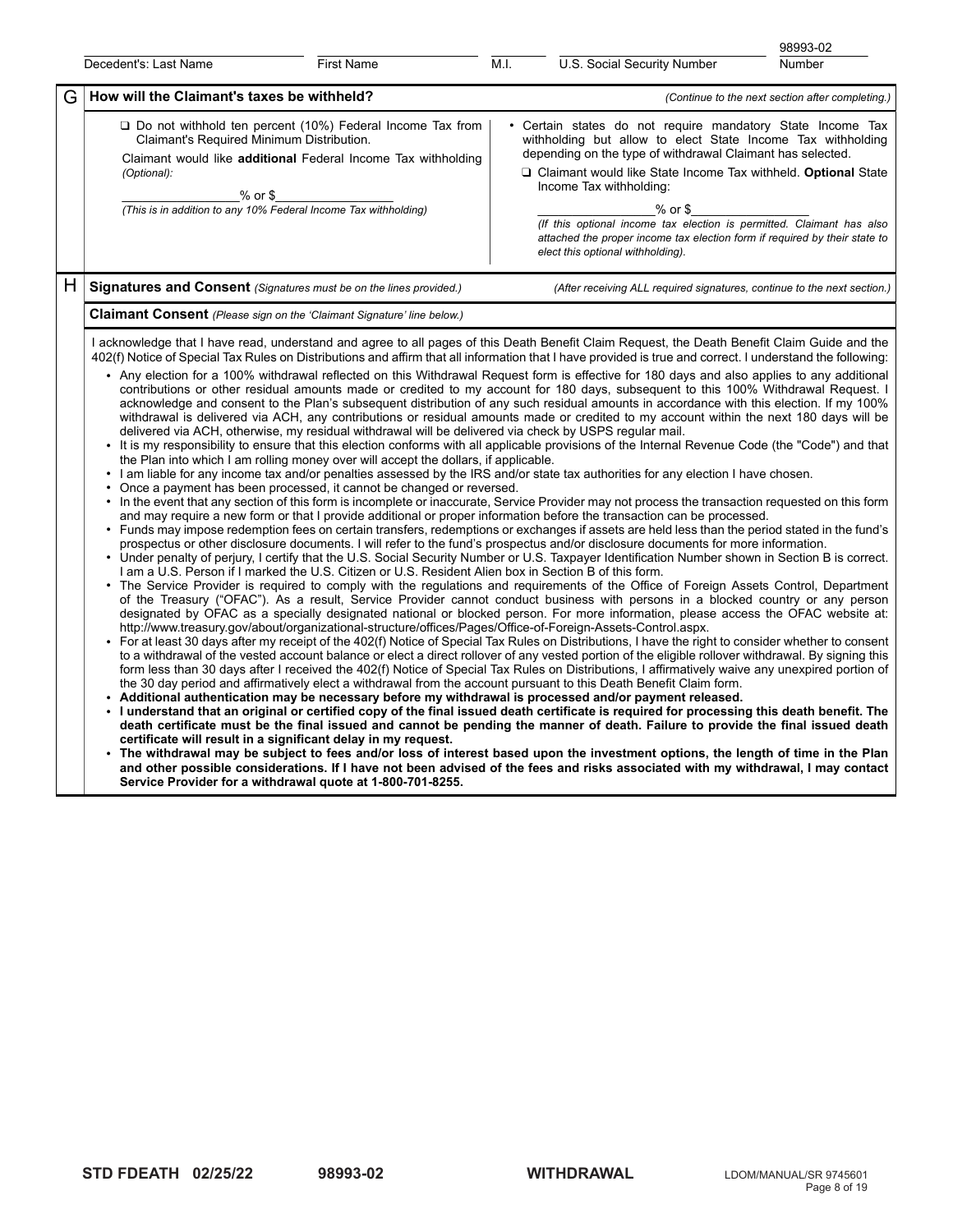|                                                                                                                                                                                                                                                                                                                                                                                                                                                                                                                                                                                                                                                                                                                                                               |                                                                                                                                                                                                                                                                                                                                                                                                                   |                   |                                                                                                                                                                                                                                              |      |                                                                                                                                        | 98993-02                                                                                                                                                                                                                                                                                                                                                                                                                                                                                                                                                                                                          |  |                    |  |
|---------------------------------------------------------------------------------------------------------------------------------------------------------------------------------------------------------------------------------------------------------------------------------------------------------------------------------------------------------------------------------------------------------------------------------------------------------------------------------------------------------------------------------------------------------------------------------------------------------------------------------------------------------------------------------------------------------------------------------------------------------------|-------------------------------------------------------------------------------------------------------------------------------------------------------------------------------------------------------------------------------------------------------------------------------------------------------------------------------------------------------------------------------------------------------------------|-------------------|----------------------------------------------------------------------------------------------------------------------------------------------------------------------------------------------------------------------------------------------|------|----------------------------------------------------------------------------------------------------------------------------------------|-------------------------------------------------------------------------------------------------------------------------------------------------------------------------------------------------------------------------------------------------------------------------------------------------------------------------------------------------------------------------------------------------------------------------------------------------------------------------------------------------------------------------------------------------------------------------------------------------------------------|--|--------------------|--|
| Decedent's: Last Name                                                                                                                                                                                                                                                                                                                                                                                                                                                                                                                                                                                                                                                                                                                                         |                                                                                                                                                                                                                                                                                                                                                                                                                   | <b>First Name</b> |                                                                                                                                                                                                                                              | M.I. | U.S. Social Security Number                                                                                                            | <b>Number</b>                                                                                                                                                                                                                                                                                                                                                                                                                                                                                                                                                                                                     |  |                    |  |
| H.                                                                                                                                                                                                                                                                                                                                                                                                                                                                                                                                                                                                                                                                                                                                                            | Signatures and Consent (Signatures must be on the lines provided.)<br>(After receiving ALL required signatures, continue to the next section.)                                                                                                                                                                                                                                                                    |                   |                                                                                                                                                                                                                                              |      |                                                                                                                                        |                                                                                                                                                                                                                                                                                                                                                                                                                                                                                                                                                                                                                   |  |                    |  |
|                                                                                                                                                                                                                                                                                                                                                                                                                                                                                                                                                                                                                                                                                                                                                               | <b>Claimant Consent</b> (Please sign on the 'Claimant Signature' line below.)                                                                                                                                                                                                                                                                                                                                     |                   |                                                                                                                                                                                                                                              |      |                                                                                                                                        |                                                                                                                                                                                                                                                                                                                                                                                                                                                                                                                                                                                                                   |  |                    |  |
|                                                                                                                                                                                                                                                                                                                                                                                                                                                                                                                                                                                                                                                                                                                                                               | Any person who presents a false or fraudulent claim is subject to criminal and civil penalties.<br>Before signing this form: My signature must be notarized by a Notary Public or witnessed by the authorized Plan<br>Administrator if I am requesting Direct Deposit via ACH or a Wire Transfer. If I use a Notary Public, the date that I sign<br>this form must match the date of the Notary Public signature. |                   |                                                                                                                                                                                                                                              |      |                                                                                                                                        |                                                                                                                                                                                                                                                                                                                                                                                                                                                                                                                                                                                                                   |  |                    |  |
| <b>Claimant Signature</b>                                                                                                                                                                                                                                                                                                                                                                                                                                                                                                                                                                                                                                                                                                                                     |                                                                                                                                                                                                                                                                                                                                                                                                                   |                   |                                                                                                                                                                                                                                              |      | A handwritten signature is required on this form. An electronic signature will not be accepted and will result in a significant delay. | Date (Required) ________                                                                                                                                                                                                                                                                                                                                                                                                                                                                                                                                                                                          |  |                    |  |
|                                                                                                                                                                                                                                                                                                                                                                                                                                                                                                                                                                                                                                                                                                                                                               |                                                                                                                                                                                                                                                                                                                                                                                                                   |                   |                                                                                                                                                                                                                                              |      | <b>Title</b> (if acting in a representative capacity)                                                                                  |                                                                                                                                                                                                                                                                                                                                                                                                                                                                                                                                                                                                                   |  |                    |  |
| <b>Claimant Signature Notarization</b>                                                                                                                                                                                                                                                                                                                                                                                                                                                                                                                                                                                                                                                                                                                        |                                                                                                                                                                                                                                                                                                                                                                                                                   |                   |                                                                                                                                                                                                                                              |      |                                                                                                                                        |                                                                                                                                                                                                                                                                                                                                                                                                                                                                                                                                                                                                                   |  |                    |  |
| Signature notarization only required if requesting:                                                                                                                                                                                                                                                                                                                                                                                                                                                                                                                                                                                                                                                                                                           |                                                                                                                                                                                                                                                                                                                                                                                                                   |                   |                                                                                                                                                                                                                                              |      |                                                                                                                                        |                                                                                                                                                                                                                                                                                                                                                                                                                                                                                                                                                                                                                   |  |                    |  |
|                                                                                                                                                                                                                                                                                                                                                                                                                                                                                                                                                                                                                                                                                                                                                               |                                                                                                                                                                                                                                                                                                                                                                                                                   |                   |                                                                                                                                                                                                                                              |      | Direct Deposit via ACH or Wire Transfer - May also be witnessed in the 'Authorized Plan Administrator Signature' section below.        |                                                                                                                                                                                                                                                                                                                                                                                                                                                                                                                                                                                                                   |  |                    |  |
| For Residents of all states (except California), please have your notary complete the section below.                                                                                                                                                                                                                                                                                                                                                                                                                                                                                                                                                                                                                                                          |                                                                                                                                                                                                                                                                                                                                                                                                                   |                   |                                                                                                                                                                                                                                              |      |                                                                                                                                        |                                                                                                                                                                                                                                                                                                                                                                                                                                                                                                                                                                                                                   |  |                    |  |
| this information will be rejected and it will delay this request.                                                                                                                                                                                                                                                                                                                                                                                                                                                                                                                                                                                                                                                                                             |                                                                                                                                                                                                                                                                                                                                                                                                                   |                   |                                                                                                                                                                                                                                              |      |                                                                                                                                        | Notice to California Notaries using the California Affidavit and Jurat Form the following items must be completed by the notary on the state<br>notary form: the title of the form, the Plan name, the Plan number, the document date and the Claimant's name. The notary forms not containing                                                                                                                                                                                                                                                                                                                    |  |                    |  |
|                                                                                                                                                                                                                                                                                                                                                                                                                                                                                                                                                                                                                                                                                                                                                               |                                                                                                                                                                                                                                                                                                                                                                                                                   |                   |                                                                                                                                                                                                                                              |      | The date Claimant signs this form must match the date on which Claimant's signature above was notarized.                               |                                                                                                                                                                                                                                                                                                                                                                                                                                                                                                                                                                                                                   |  |                    |  |
| <b>Statement of Notary</b>                                                                                                                                                                                                                                                                                                                                                                                                                                                                                                                                                                                                                                                                                                                                    |                                                                                                                                                                                                                                                                                                                                                                                                                   |                   | NOTE: Notary seal must be visible.<br>This request was subscribed and sworn (or affirmed) to before me                                                                                                                                       |      |                                                                                                                                        |                                                                                                                                                                                                                                                                                                                                                                                                                                                                                                                                                                                                                   |  |                    |  |
|                                                                                                                                                                                                                                                                                                                                                                                                                                                                                                                                                                                                                                                                                                                                                               |                                                                                                                                                                                                                                                                                                                                                                                                                   |                   |                                                                                                                                                                                                                                              |      |                                                                                                                                        |                                                                                                                                                                                                                                                                                                                                                                                                                                                                                                                                                                                                                   |  |                    |  |
|                                                                                                                                                                                                                                                                                                                                                                                                                                                                                                                                                                                                                                                                                                                                                               |                                                                                                                                                                                                                                                                                                                                                                                                                   |                   | on this _________ day of ______________, year _________, by                                                                                                                                                                                  |      |                                                                                                                                        | <b>SEAL</b>                                                                                                                                                                                                                                                                                                                                                                                                                                                                                                                                                                                                       |  |                    |  |
|                                                                                                                                                                                                                                                                                                                                                                                                                                                                                                                                                                                                                                                                                                                                                               | )SS.                                                                                                                                                                                                                                                                                                                                                                                                              |                   | (name of Claimant) and the contract of the contract of $\sim$<br>proved to me on the basis of satisfactory evidence to be the person who<br>appeared before me, who affirmed that such consent represents his/her<br>free and voluntary act. |      |                                                                                                                                        |                                                                                                                                                                                                                                                                                                                                                                                                                                                                                                                                                                                                                   |  |                    |  |
|                                                                                                                                                                                                                                                                                                                                                                                                                                                                                                                                                                                                                                                                                                                                                               |                                                                                                                                                                                                                                                                                                                                                                                                                   |                   |                                                                                                                                                                                                                                              |      |                                                                                                                                        |                                                                                                                                                                                                                                                                                                                                                                                                                                                                                                                                                                                                                   |  |                    |  |
|                                                                                                                                                                                                                                                                                                                                                                                                                                                                                                                                                                                                                                                                                                                                                               |                                                                                                                                                                                                                                                                                                                                                                                                                   |                   |                                                                                                                                                                                                                                              |      | A handwritten signature is required on this form. An electronic signature will not be accepted and will result in a significant delay. |                                                                                                                                                                                                                                                                                                                                                                                                                                                                                                                                                                                                                   |  |                    |  |
| <b>Authorized Plan Administrator Signature</b>                                                                                                                                                                                                                                                                                                                                                                                                                                                                                                                                                                                                                                                                                                                |                                                                                                                                                                                                                                                                                                                                                                                                                   |                   |                                                                                                                                                                                                                                              |      |                                                                                                                                        |                                                                                                                                                                                                                                                                                                                                                                                                                                                                                                                                                                                                                   |  |                    |  |
| (Please sign on the 'Authorized Plan Administrator Signature' line below.)                                                                                                                                                                                                                                                                                                                                                                                                                                                                                                                                                                                                                                                                                    |                                                                                                                                                                                                                                                                                                                                                                                                                   |                   |                                                                                                                                                                                                                                              |      |                                                                                                                                        |                                                                                                                                                                                                                                                                                                                                                                                                                                                                                                                                                                                                                   |  |                    |  |
|                                                                                                                                                                                                                                                                                                                                                                                                                                                                                                                                                                                                                                                                                                                                                               |                                                                                                                                                                                                                                                                                                                                                                                                                   |                   |                                                                                                                                                                                                                                              |      | IRA, the trust satisfied documentation requirements under Section 1.401(a)(9)-4 of the Treasury Regulations.                           | This request is in compliance with the terms of the Plan and a written explanation of the tax rules and any Internal Revenue Service, Department<br>of Labor or other notice requirements applicable to this request have been provided to the Claimant as required by law. The appropriate consent<br>and waivers have been obtained by the Plan Administrator and Service Provider is authorized to rely on the information provided on this request.<br>I hereby verify that the above Claimant is a named beneficiary under the Plan. I certify that if the trust Claimant elected a rollover to an inherited |  |                    |  |
| The Claimant is entitled to ________% of the total benefits payable in respect of the decedent.                                                                                                                                                                                                                                                                                                                                                                                                                                                                                                                                                                                                                                                               |                                                                                                                                                                                                                                                                                                                                                                                                                   |                   |                                                                                                                                                                                                                                              |      |                                                                                                                                        |                                                                                                                                                                                                                                                                                                                                                                                                                                                                                                                                                                                                                   |  |                    |  |
|                                                                                                                                                                                                                                                                                                                                                                                                                                                                                                                                                                                                                                                                                                                                                               |                                                                                                                                                                                                                                                                                                                                                                                                                   |                   |                                                                                                                                                                                                                                              |      | I understand that a final issued original or certified copy of the death certificate is required for processing this death benefit.    |                                                                                                                                                                                                                                                                                                                                                                                                                                                                                                                                                                                                                   |  |                    |  |
| If Claimant elected a full withdrawal and my initials are not provided here, I understand that the final issued original or certified<br>copy of the death certificate must be attached. If Claimant has elected any withdrawal options other than a full withdrawal, the final issued<br>original or certified copy of the death certificate must be attached. If the death certificate is required and is not attached, this Form will<br>be considered incomplete and will be returned to the Plan Administrator and processing of the Claimant's request will be delayed.<br>I certify that the Participant's accurate vesting percentage for each money source is listed below. (Please be advised that balances may not exist in all<br>money sources.) |                                                                                                                                                                                                                                                                                                                                                                                                                   |                   |                                                                                                                                                                                                                                              |      |                                                                                                                                        |                                                                                                                                                                                                                                                                                                                                                                                                                                                                                                                                                                                                                   |  |                    |  |
|                                                                                                                                                                                                                                                                                                                                                                                                                                                                                                                                                                                                                                                                                                                                                               |                                                                                                                                                                                                                                                                                                                                                                                                                   |                   |                                                                                                                                                                                                                                              |      |                                                                                                                                        |                                                                                                                                                                                                                                                                                                                                                                                                                                                                                                                                                                                                                   |  | ERB 1 - CERF MATCH |  |
|                                                                                                                                                                                                                                                                                                                                                                                                                                                                                                                                                                                                                                                                                                                                                               |                                                                                                                                                                                                                                                                                                                                                                                                                   |                   |                                                                                                                                                                                                                                              |      |                                                                                                                                        | I represent that I am an authorized signer on behalf of the above-named Plan and have an authority to instruct Service Provider to process this form.                                                                                                                                                                                                                                                                                                                                                                                                                                                             |  |                    |  |
| <b>Authorized</b>                                                                                                                                                                                                                                                                                                                                                                                                                                                                                                                                                                                                                                                                                                                                             |                                                                                                                                                                                                                                                                                                                                                                                                                   |                   |                                                                                                                                                                                                                                              |      |                                                                                                                                        |                                                                                                                                                                                                                                                                                                                                                                                                                                                                                                                                                                                                                   |  |                    |  |
|                                                                                                                                                                                                                                                                                                                                                                                                                                                                                                                                                                                                                                                                                                                                                               |                                                                                                                                                                                                                                                                                                                                                                                                                   |                   |                                                                                                                                                                                                                                              |      |                                                                                                                                        |                                                                                                                                                                                                                                                                                                                                                                                                                                                                                                                                                                                                                   |  |                    |  |
|                                                                                                                                                                                                                                                                                                                                                                                                                                                                                                                                                                                                                                                                                                                                                               |                                                                                                                                                                                                                                                                                                                                                                                                                   |                   |                                                                                                                                                                                                                                              |      |                                                                                                                                        |                                                                                                                                                                                                                                                                                                                                                                                                                                                                                                                                                                                                                   |  |                    |  |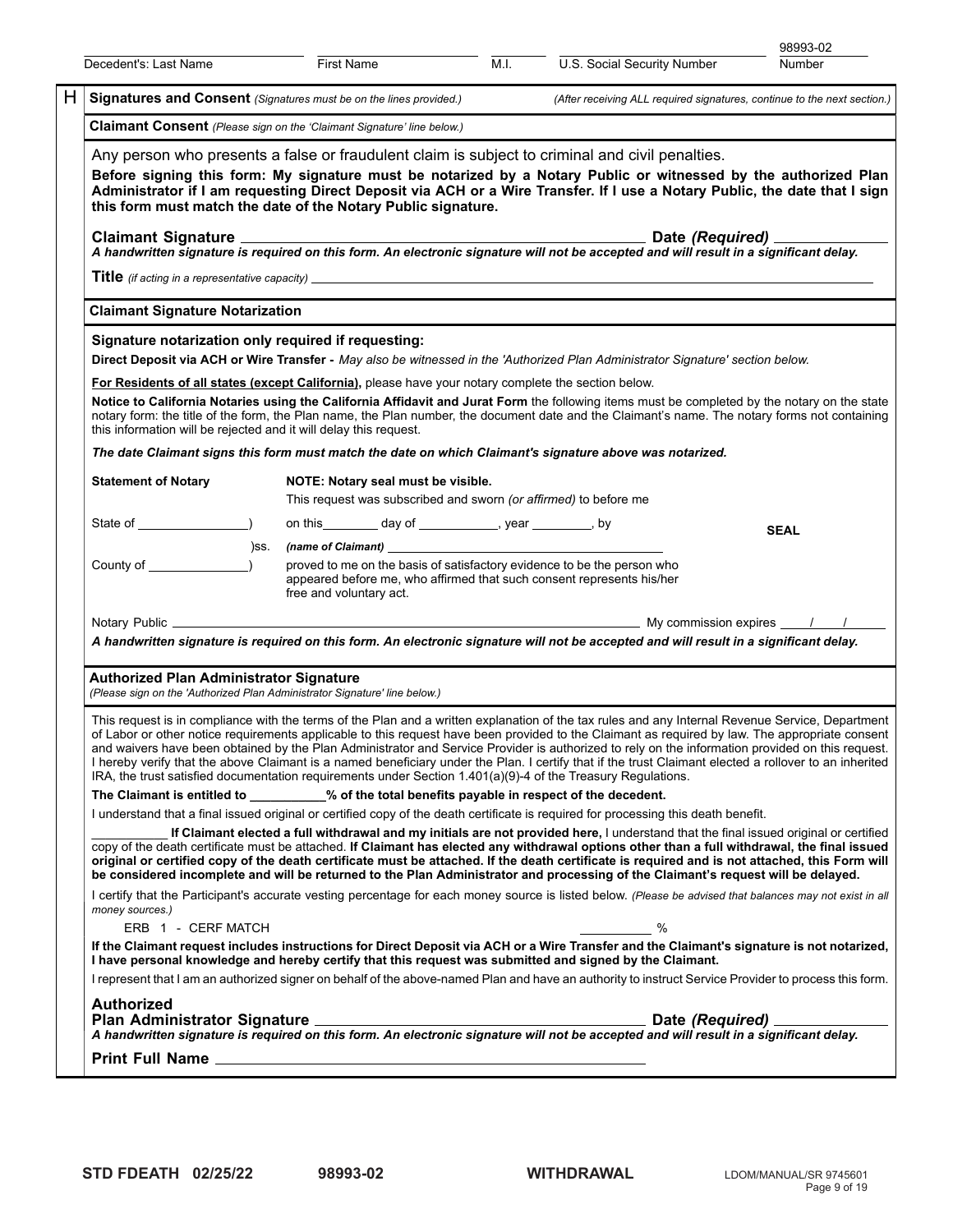| Decedent's: Last Name                                              | First Name |                                                                                                                                                                                                                               | M.I. | U.S. Social Security Number |  | 98993-02<br>Number |
|--------------------------------------------------------------------|------------|-------------------------------------------------------------------------------------------------------------------------------------------------------------------------------------------------------------------------------|------|-----------------------------|--|--------------------|
| Where should the Claimant send this form?                          |            |                                                                                                                                                                                                                               |      |                             |  |                    |
| After all signatures have been obtained, this form can be          |            |                                                                                                                                                                                                                               |      |                             |  |                    |
| Faxed to:<br><b>Empower Retirement</b><br>1-866-745-5766           | OR         | <b>OR</b><br>Sent Regular Mail to:<br><b>Sent Express Mail to:</b><br><b>Empower Retirement</b><br><b>Empower Retirement</b><br>8515 E. Orchard Road<br>PO Box 173764<br>Denver, CO 80217-3764<br>Greenwood Village, CO 80111 |      |                             |  |                    |
| We will not accept hand delivered forms at Express Mail addresses. |            |                                                                                                                                                                                                                               |      |                             |  |                    |

**Securities, when presented, are offered and/or distributed by GWFS Equities, Inc., Member FINRA/SIPC**. GWFS is an affiliate of Empower Retirement, LLC; Great-West Funds, Inc.; and registered investment adviser, Advised Assets Group, LLC. This material is for informational purposes only and is not intended to provide investment, legal or tax recommendations or advice.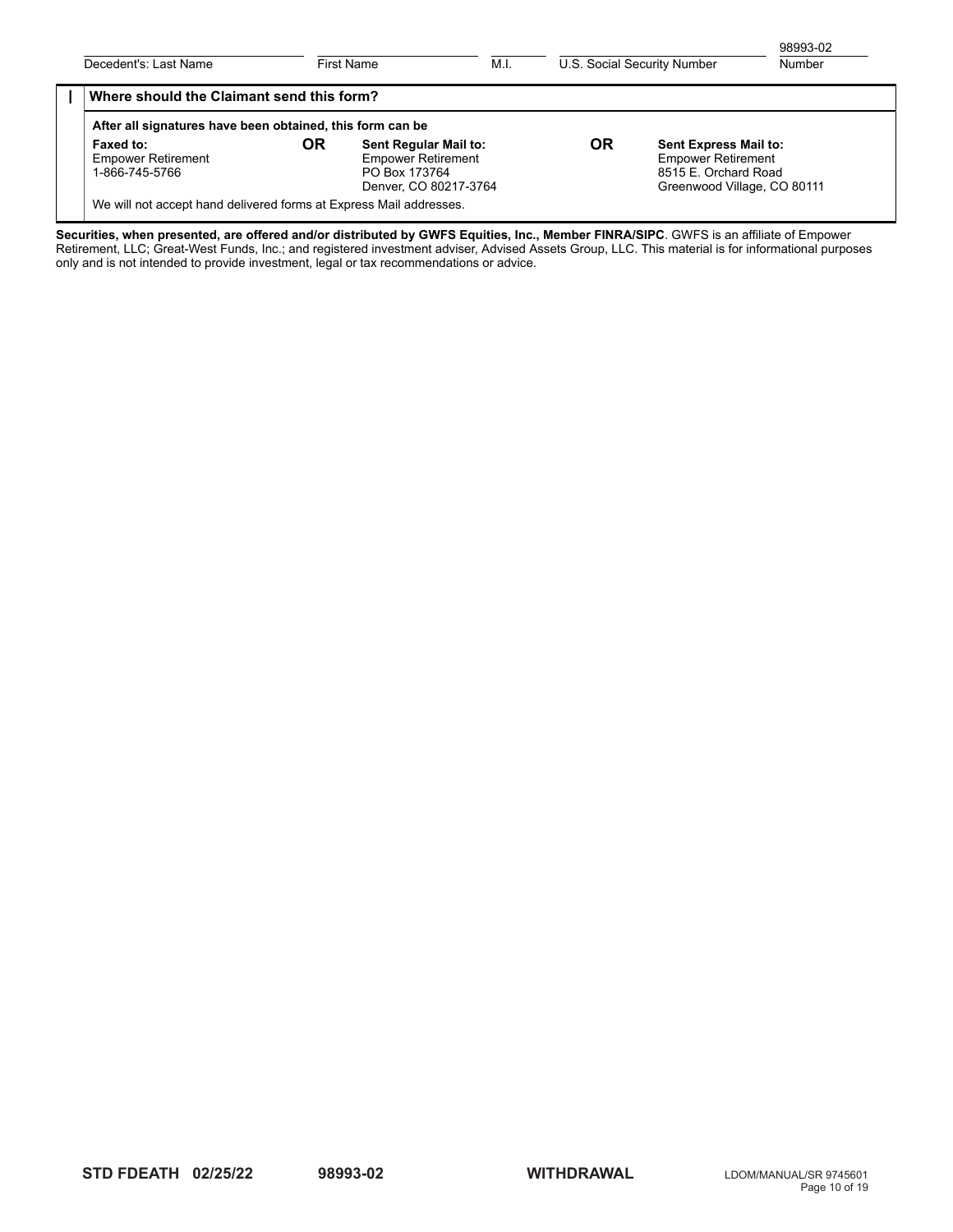# **Death Benefit Claim Guide -** 401(a) Plan

# **The Death Benefit Claim Request**

# **Before completing the form, please note the following information:**

- All pages of the Death Benefit Claim Request form ("Form") must be returned.
- Neither this Guide nor this Form are intended to provide tax or legal advice. Claimant is strongly urged to consult an accountant and/or tax advisor prior to completing this Form.
- Service Provider cannot release the claim until the Authorized Plan Administrator confirms that Claimant is a named beneficiary under the Plan and is otherwise entitled to assert a claim.
- The attached original or certified copy of the death certificate must be the final issued and cannot be pending the manner of death. Failure **to provide the final issued death certificate will result is a significant delay in the Claimant's request.**
- If there is more than one account or plan number for the decedent, Claimant must complete a separate Form for each account or plan **number.**

# **Changes to My Request**

● If Claimant makes a change to this Form as he or she completes it, Claimant must cross out any previously elected choice(s) and initial all changes. If Claimant does not initial all changes, this Form may be returned to Claimant for verification.

# **Incomplete or Inaccurate Information**

In the event that any section of this Form is incomplete or inaccurate, Service Provider may not be able to process the transaction requested on this Form. Claimant may be required to complete a new form or provide additional or proper information before the transaction will be processed.

# **Section A: What is the Decedent's information?**

- All information in this section must be completed.
- Personal information will be kept confidential.
- The name provided MUST match the name on file with Service Provider.
- If Claimant is a Non-Resident Alien, refer to the 'Non-Resident Alien or Other Certification' section of this Guide.

# **Section B: Who is the Claimant?**

- All information in this section must be completed in order for the claim to be properly filed and tax reported, including the Representative information, if Claimant is a minor, trust, estate, charity or organization. If Claimant is not a minor, trust, estate, charity or organization, the Representative information may be left blank.
- All personal information will be kept confidential.
- If Claimant is someone other than an individual, additional documentation must be attached. If appropriate documentation is not submitted, Service Provider may be unable to process this form.
- Claimant should obtain and submit appropriate documentation to Service Provider on a timely basis to avoid penalties and taxes.
- If Claimant is a U.S. Non-Resident Alien, refer to the 'Non-Resident Alien or Other Certification' section of this Guide.
- A Claimant is subject to required minimum distribution rules and may be required to start taking a distribution from this account as early as December 31st of the year following the year of the participant's death. Claimant is strongly urged to consult his or her tax advisor for more information and to discuss the options available.

## **Minor Representative Information**

- This information is required if Claimant is a minor.
- All correspondence and claims will be addressed to the minor's representative for the benefit of the Claimant.
- Payments may be made to a guardian of a minor's estate or a conservator who has been appointed as such for the minor by final judicial order.
- A copy of the court order must be submitted to the Plan Administrator and forwarded to Service Provider with the completed Form.
- Under the Uniform Transfers to Minors Act ("UTMA"), if a guardian or conservator has not been appointed by an appropriate court, certain states allow funds to be transferred to a custodian for the minor who is an adult member of the minor's family. In general, transfers under this law may not be made if a state has not adopted it, or the proceeds exceed a specified dollar amount under the state's statutory law. Unless a state law in the minor's state of residence specifically authorizes payment, a proper court order authorizing payment has been obtained or the Plan Document allows for payment, payments cannot be made to a person solely because he/she is the parent of or has custody of the minor.
- It is the Minor Representative's responsibility to determine whether and to what extent the UTMA has been adopted in the Minor's state of residence. All states except South Carolina and Vermont have adopted UTMA law.
- If Service Provider is unable to make payment because a guardian or conservator has not been appointed by final judicial order, or a state law where the minor resides or the Plan Document does not authorize payment to a custodian or other person, the proceeds must remain in the decedent's account until the minor reaches the age of majority for their state of residence.
- A minor Claimant is still subject to the required minimum distribution rules and may be required to start taking a distribution from this account as early as December 31st of the year following the year of the participant's death. Claimant is strongly urged to consult his or her tax advisor for more information and to discuss the options available.

# **Estate Claimant Information**

- Payments may be made to a personal representative appointed by an appropriate final judicial order.
- Claimant must attach a copy of the Letters of Administration or Letters Testamentary.
- Personal representatives must provide an employer identification number ("EIN") or taxpayer identification number ("TIN") for the decedent's estate. See Employer Identification Number or U.S. Taxpayer Identification Number Information below.
- If a personal representative has not been appointed by an appropriate court because the value of the estate is small, certain states will allow certain successors of the decedent to submit a small estate affidavit allowing them to receive payment. In such cases, only one affidavit containing the notarized signatures of all successors should be submitted to Service Provider.

## **Trust**

- Claimant *must* attach first page, signature and certification page and page designating trustee(s) from the Trust document.
- Claimant *must* also attach Trustee Acceptance of Appointment document signed by the current trustee(s).

# **Charity/Organization**

● Claimant must attach documentation identifying individuals who are authorized to sign on behalf of the charity/organization.

# **Employer Identification Number or U.S. Taxpayer Identification Number Information**

- Provide a complete and correct employer identification number or U.S. taxpayer identification number for Claimant on the Form.
- If Claimant is an individual, provide the individual's U.S. Social Security number.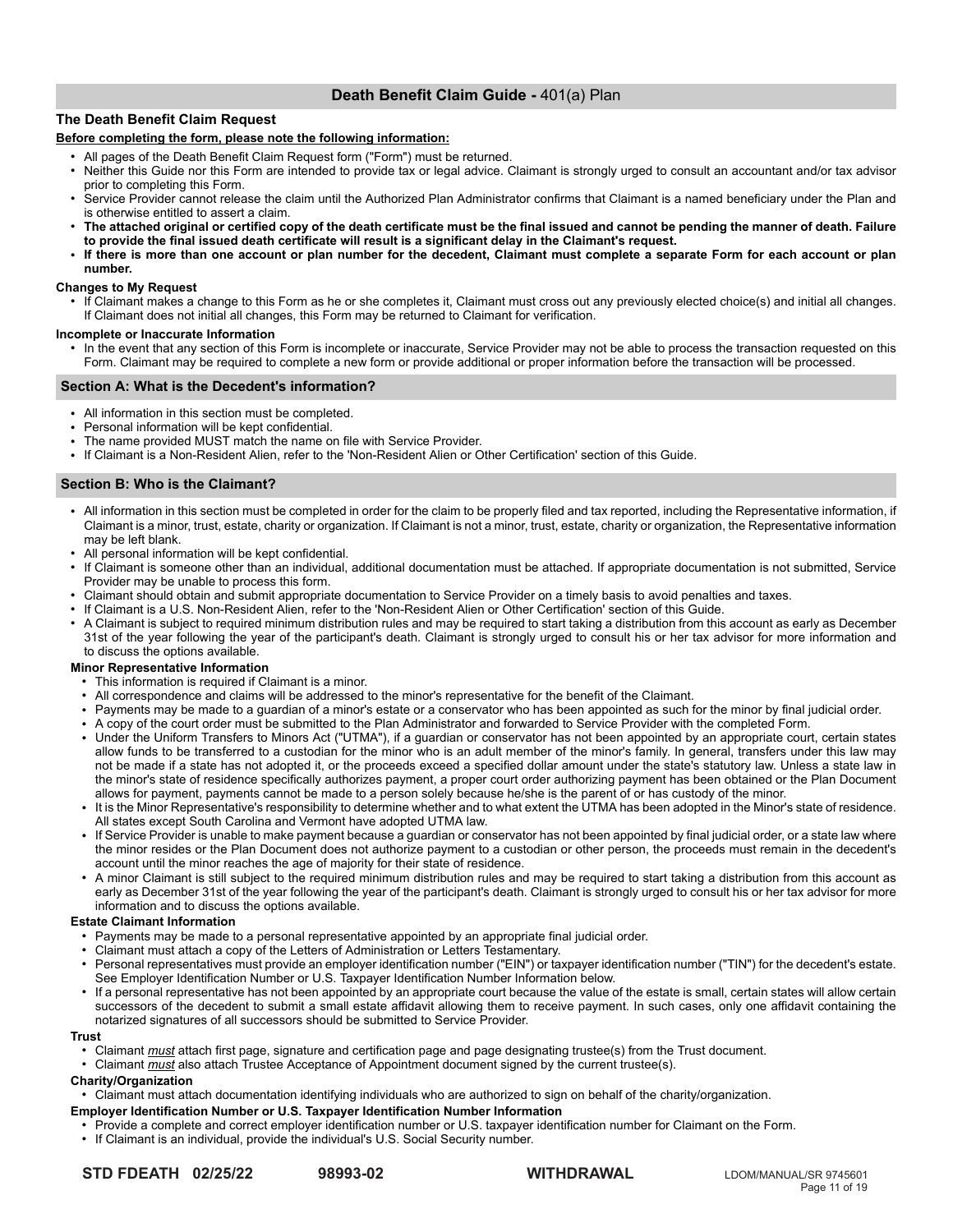If Claimant is a trust, estate, charity or organization, generally an EIN/TIN must be provided. In cases of a trust Claimant, a U.S. Social Security number may be appropriate if the grantor is living and is also the trustee.

# **Section C: What election is the Claimant requesting?**

- Claimant must make an election in order for the claim to be processed.
- It is Claimant's responsibility to ensure that the election meets the requirements of the Code and applicable federal Treasury regulations.
- Once Service Provider has processed a withdrawal, it cannot be returned.
- Certain fees, charges (including contingent deferred sales charge) and/or limitations may apply.
- The following is a brief explanation of each type of withdrawal listed on this Form.

#### **Establish an Account for the Claimant's Benefit**

- $\overline{a}$  Claimant can elect to leave the funds in the Plan until distributions are required. ● By selecting to establish an account, Claimant understands that a record keeping account will be set up under the Claimant's name and social security number or EIN/TIN.
- All existing monies will remain in the same investment option(s) in effect on the date of the decedent's death.
- Claimant will have the option of transferring the monies to other investment options by visiting the website at empowermyretirement.com or by calling the Voice Response System at 1-800-701-8255.
- Some investment options may not be available for transfer to other investment options.
- Claimant can not make any additional deposits to this account.
- For this account, Claimant may also complete a Beneficiary Designation form, which can be obtained at the above website or phone number or by contacting his or her Service Provider representative.
- Claimant is strongly urged to consult an accountant and/or tax advisor.

#### **Payable to Me Claimant's Share**

- $\cdot$  Check this box if Claimant wants a full withdrawal of his or her share of the account.
- The full vested value of each investment option will be distributed based on the instructions on the Form.

## **Periodic Installment Payments**

- If Claimant is requesting to establish a new periodic installment payment, Claimant would check the box before "Claimant is requesting to establish a new Periodic Installment Payment." See Periodic Installment Payment Options below for explanation of the options available.
- If Claimant is requesting to establish a new periodic installment payment but would also like to take a one-time partial withdrawal, Claimant would check the box before "Claimant is also requesting a one-time withdrawal..." and enter the dollar amount or percentage on the line provided. See Periodic Installment Payment Options below for explanation of the options available.

#### Periodic Installment Payment Options

#### Frequency

Claimant must select the frequency of the payment from the available options, not to exceed Life Expectancy.

# Payment Type

- Amount Certain *(Gross Amount Only)*
- Claimant would select this option if he or she wishes to receive specific dollar amount payments on an installment basis.
- The payments will continue until the account balance is zero.
- The number of payments Claimant receives will vary depending on the performance of the underlying investment options.

# Period Certain *(Specific Number of Years)*

- Claimant would select this option if he or she wishes to receive a set number of periodic installment payments.
- Payment amounts will depend on the account value, which may fluctuate depending upon the chosen investments' performance, the number of years elected to receive payments and the frequency chosen.
- The payment amount will be calculated by dividing the current account balance by the number of remaining payments and is recalculated each time a payment is distributed; therefore, the amount of each payment typically differs. For example, if the payout is to be annually for 4 years, the initial payout amount will be equal to ¼ of the account balance. The second payment will be ¼ of the balance. The third payment will be ¼ and the final payment will be the remainder of the account balance, resulting in a zero account balance.

## **Required Minimum Distribution**

- For a one-time payment, Claimant should enter a dollar amount on the line provided.
- If Claimant wants to elect automated Required Minimum Distribution payments, complete and attach the Automated Minimum Distribution Request form.

#### **Rollover to an Empower Retirement IRA of Claimant's Share - For Spousal Claimants only**

- Claimant would check this box to have the withdrawal payable to an Empower Retirement IRA and elect whether the withdrawal will be going into a Traditional IRA or a Roth IRA.
- An eligible rollover withdrawal may be paid directly to an Empower Retirement Roth IRA. Mandatory Federal and State Income Tax withholding does not apply to this type of rollover. However, this withdrawal is subject to Federal and State Income Tax and Claimant is responsible for making tax payments. The taxable withdrawal will be reported on IRS Form 1099-R. Making an estimated tax payment to the IRS and an appropriate state authority at the time of this rollover may be one of the options to cover this tax liability. Claimant is strongly urged to seek a consultation with a tax advisor.
- Claimant must complete the Required Minimum Distribution information if he or she is requesting a full withdrawal as a direct rollover and the minimum distribution requirements for the current year have not been met.
- Required Minimum Distributions are not eligible for rollover.

## **Rollover to an Empower Brokerage IRA of Claimant's Share - For Spousal Claimants only**

- Claimant would check this box to have the withdrawal sent to an Empower Brokerage IRA and elect whether the withdrawal will be going into a Traditional Brokerage IRA or Roth Brokerage IRA.
- Claimant must enter the account number for the Empower Brokerage IRA account(s) on the line(s) provided.
- An eligible rollover withdrawal may be paid directly to an Empower Brokerage Roth IRA. Mandatory Federal and State Income Tax does not apply to this type of rollover. However, this withdrawal is subject to Federal and State Income Tax withholding and Claimant is responsible for making tax payments. The taxable withdrawal will be reported on IRS Form 1099-R. Making an estimated tax payment to the IRS and an appropriate state authority at the time of this rollover may be one of the options to cover this tax liability. Claimant is strongly urged to seek a consultation with a tax advisor.
- Claimant must complete the Required Minimum Distribution information if he or she is requesting a full withdrawal as a direct rollover and the minimum distribution requirements for the current year have not been met.
- Required Minimum Distributions are not eligible for rollover.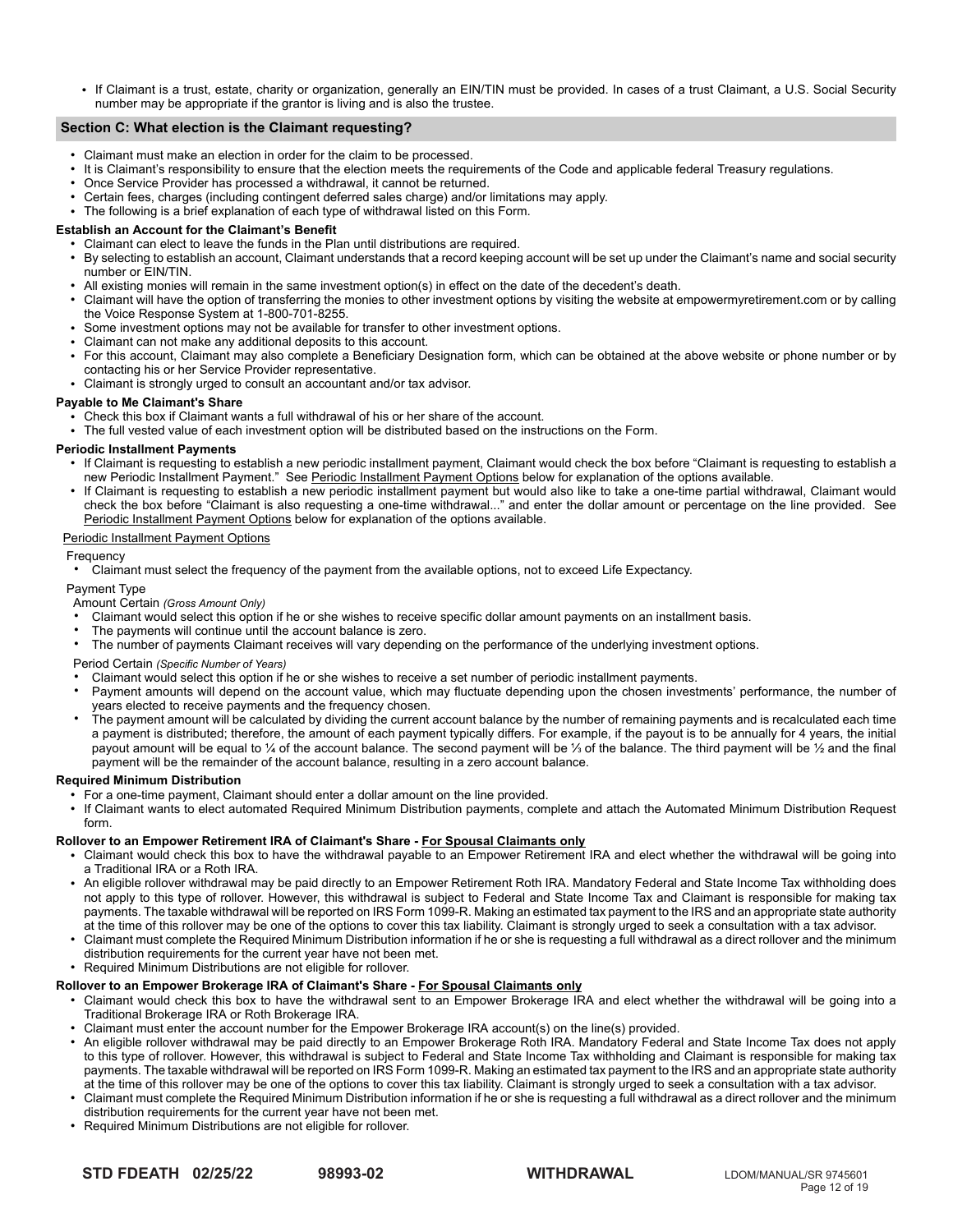# **Rollover to an IRA at Another Retirement Provider or an Eligible Retirement Plan of Claimant's Share - Restrictions apply; see below.**

# Spousal Claimants

- It is Claimant's responsibility to determine if the IRA or an eligible retirement plan accepts eligible rollover assets.
- Spousal Claimant would check this box to have the withdrawal payable to a Traditional or Inherited Traditional IRA or a Roth or Inherited Roth IRA at another retirement provider or an eligible retirement plan and enter the requested amount.
- An eligible rollover withdrawal may be paid directly to a Roth IRA at another retirement provider. Mandatory Federal and State Income Tax withholding does not apply to this type of rollover. However, this withdrawal is subject to Federal and State Income Tax and Claimant is responsible for making tax payments. The taxable withdrawal will be reported on IRS Form 1099-R. Making an estimated tax payment to the IRS and an appropriate state authority at the time of this rollover may be one of the options to cover this tax liability. Claimant is strongly urged to seek a consultation with a tax advisor.
- If an acceptance letter is included with this Form, the rollover may not be completed if the acceptance letter and the form provide conflicting information. Claimant may be contacted to provide additional information.
- Claimant must complete the Required Minimum Distribution information if he or she is requesting a full withdrawal as a direct rollover and the minimum distribution requirements for the current year have not been met.
- Required Minimum Distributions are not eligible for rollover.

# Non-Spousal Claimants

- **A non-individual Claimant, such as an Estate, non-designated Trust, Charity or Organization cannot request a rollover.**
- It is Claimant's responsibility to determine if the IRA accepts eligible rollover withdrawals.
- Non-Spousal Claimant would check this box to have the assets payable to a Traditional or Inherited Traditional or Inherited Roth IRA at another retirement provider and enter the requested amount.
- An eligible rollover withdrawal may be paid directly to a Roth IRA or an Inherited Roth IRA at another retirement provider. Mandatory Federal and State Income Tax withholding does not apply to this type of rollover. However, this withdrawal is subject to Federal and State Income Tax and Claimant is responsible for making tax payments. The taxable withdrawal will be reported on IRS Form 1099-R. Making an estimated tax payment to the IRS and an appropriate state authority at the time of this rollover may be one of the options to cover this tax liability. Claimant is strongly urged to seek a consultation with a tax advisor.
- If an acceptance letter is included with this Form, the rollover may not be completed if the acceptance letter and the form provide conflicting information. Claimant may be contacted to provide additional information.
- Claimant must complete the Required Minimum Distribution information if he or she is requesting a full withdrawal as a direct rollover and the minimum distribution requirements for the current year have not been met.
- Required Minimum Distributions are not eligible for rollover.

# **Fixed Annuity Purchase**

- An annuity is a payment option that can guarantee a retirement income for a fixed period or life.
- Claimant will receive payments on the systematic basis that Claimant elected.
- Payments made under a fixed annuity option will not change for as long as the annuity period continues.
- To request an annuity quote, review the annuity options that follow and call Service Provider at 1-800-701-8255.
- The insurance company issuing the annuity will make annuity payments and will deduct the applicable income tax withholding.
- Once an annuity option is selected, Claimant may not select a different withdrawal method or change to another fixed annuity option.
- To select this method, the minimum annuity purchase amount is \$2,000.00 and each payment must be at least \$50.00.
- Claimant is responsible for ensuring that the fixed annuity option as elected meets the required minimum distribution, if applicable.

# Fixed Annuity Purchase Options

Purchase Date

- The purchase date is the date the funds are withdrawn from the existing account and placed into a fixed annuity.
- The purchase date may vary depending on the underlying investment options.
- If the purchase date is not a business day, the purchase date will default to the next business day.
- The selected purchase date must be prior to the payment start date.
- The interest rate applied will be the annuity rate in effect on the actual purchase date.
- If a purchase date is not entered, the purchase date will automatically be the date a properly completed Form is received by Service Provider.
- The purchase date cannot be more than 180 days from the date Claimant completes this Form.

# First Payment Processing Date

- The First Payment Processing Date is the date the funds will be distributed from the account.
- The first withdrawal may be delayed 5-10 business days as the annuity account is established.
- The First Payment Processing Date cannot be more than 90 days after the purchase date.
- Claimant is responsible for ensuring that the fixed annuity option as elected meets the required minimum distribution, if applicable.

# **Frequency**

Claimant must select the frequency of his or her payment from the available options.

# Payment Type

- Income of an Amount Certain *(Gross Amount Only)*
- This option provides for annuity payments in the amount and frequency Claimant specifies.
- The insurance company issuing the annuity will determine the number of payments and the payment may not be received over a period greater than 20 years.
- If Claimant dies before the entire annuitized balance is distributed, Claimant's beneficiary will receive all remaining annuity payments, if any.

Income for a Period Certain *(Number of Years)*

- This option provides for annuity payments over the period and frequency Claimant specifies.
- The insurance company issuing the annuity will determine the amount of the payments.

If Claimant dies before the entire annuitized balance is distributed, Claimant's beneficiary will receive all remaining annuity payments, if any.

# Fixed Life Annuity with Guaranteed Period

- This option provides for monthly annuity payments for the guaranteed payment period Claimant has chosen (5, 10, 15, or 20 years) or for Claimant's lifetime, whichever is longer.
- If Claimant dies before the expiration of the elected guaranteed period, Claimant's beneficiary will receive all remaining payments, if any.
- Claimant must attach a copy of his or her birth certificate or driver's license.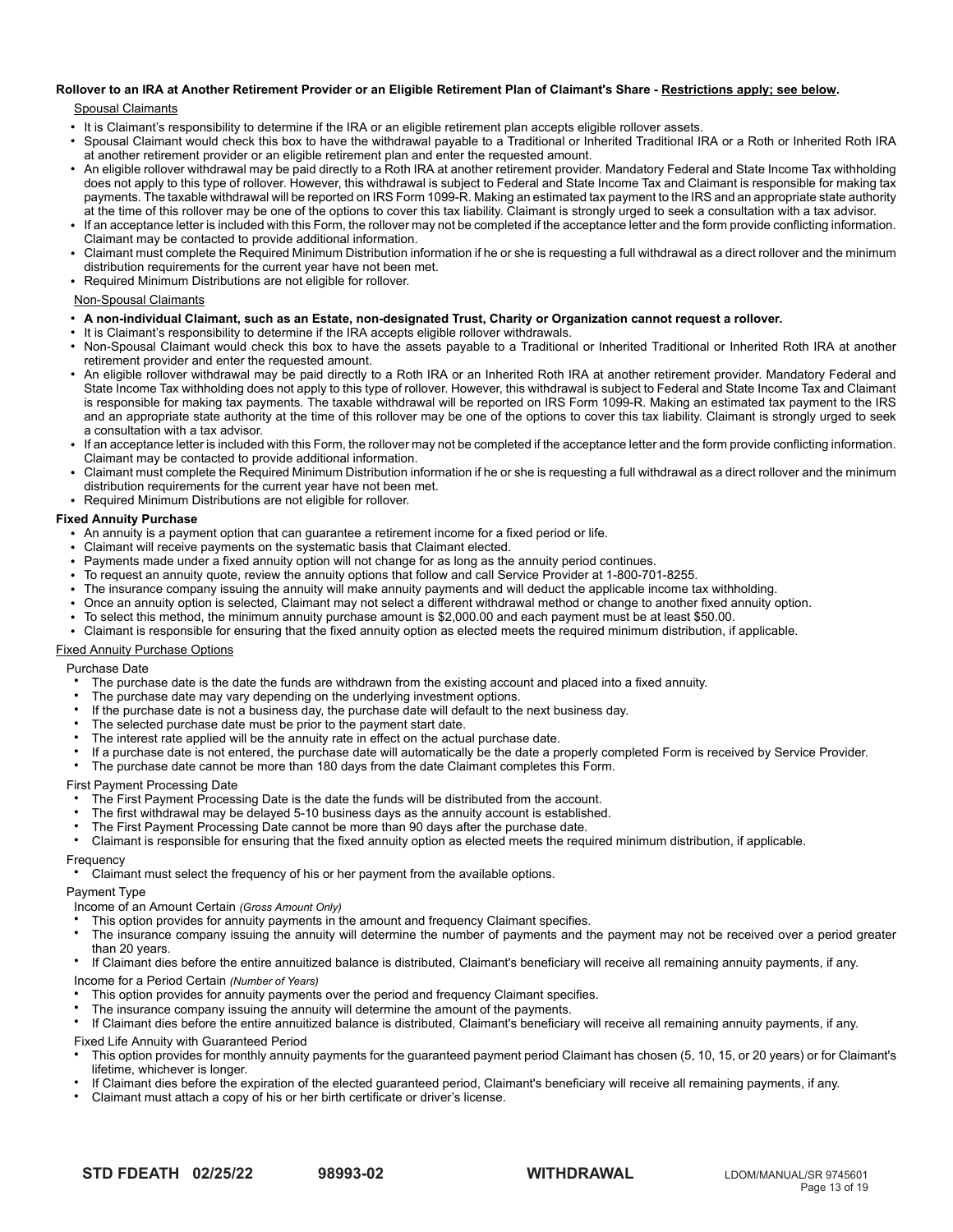Fixed Life Annuity - Life Only, No Death Benefit

This option provides for monthly annuity payments for Claimant's lifetime.

- All benefits stop upon Claimant's death.
- Claimant must attach a copy of his or her birth certificate or driver's license.

# **Section D: To whom does the Claimant want their withdrawal payable?**

● It is Claimant's responsibility to make sure that the Trustee/Custodian/Provider information provided is accurate.

#### **Section E: How does the Claimant want their proceeds delivered?**

- Certain delivery options are not available on all types of withdrawals.
- Claimant must select a delivery option from the choices provided. If Claimant does not make any selection, all transactions will be sent by United States Postal Service ("USPS") regular mail.
- If Claimant would like to make a change to what was previously selected, cross-out and initial the change(s). If Claimant does not initial all changes, all proceeds will be sent by USPS regular mail.
- Delivery of payment is based on completion of the withdrawal process, which includes receipt of a complete request in good order *and* additional/ required information from the employer.
- Below is a description of each delivery option.

# **Rollover Delivery Options**

- **Proceeds will be made payable to the Trustee/Custodian/Provider listed in the section above and will be sent to the Claimant at the address provided.**
- Claimant must choose from the 2 delivery options listed in this section. If Claimant does not select a delivery option for the rollover proceeds, they will be sent by USPS regular mail.

# **Check by USPS Regular Mail**

 $\cdot$  Estimated delivery time is up to 5 business days.

• No additional charge.

#### **Check by Express Delivery**

- Estimated delivery time is 1-2 business days.
- A non-refundable charge of up to \$30.00 will be deducted, in addition to any withdrawal fees, for each transaction.
- Available for delivery, Monday-Friday, with no signature required upon delivery.
- If the address is a P.O. Box, the check will be sent by USPS Priority Mail and estimated delivery time is 2-3 business days.
- Delivery is not guaranteed to all areas.

# **Payable to Claimant Delivery Options**

● Claimant must choose from the delivery options listed in this section. If Claimant does not select a delivery option for their other proceeds, they will be sent by USPS regular mail.

## **Check by USPS Regular Mail**

- **Estimated delivery time is up to 5 business days.**
- No additional charge.

## **Check by Express Delivery**

- Estimated delivery time is 1-2 business days.
- A non-refundable charge of up to \$30.00 will be deducted, in addition to any withdrawal fees, for each transaction.
- Not available for Periodic Installment/Fixed Annuity Payments.
- Available for delivery, Monday-Friday, with no signature required upon delivery.
- If the address is a P.O. Box, the check will be sent by USPS Priority Mail and estimated delivery time is 2-3 business days.
- Delivery is not quaranteed to all areas.

## **Direct Deposit via Automated Clearing House ("ACH")**

- Claimant would elect this option if payment is to be electronically deposited into a checking or savings account registered in the name of the Claimant, estate, trust, charity or organization.
- **The name on the checking/savings account MUST match the name provided to Service Provider.**
- Estimated delivery time is 2-3 business days.
- A non-refundable charge of up to \$15.00 will be deducted for each transaction.
- Not available for Direct Rollovers.
- Available for Periodic Installment/Fixed Annuity Payments at no charge.
- If Claimant has requested a periodic installment payment and the first payment processing date does not allow for the 10 day pre-notification process, the first payment will be sent by check to Claimant's address provided.
- For deposit into a **checking account, Claimant** *must* **attach a copy of a preprinted voided check** for the receiving account. Claimant may also attach a letter on financial institution letterhead, signed by a representative from the receiving institution, which indicates Claimant's name, checking account number and the ABA routing number.
- For deposit into a **savings account, Claimant** *must* **attach a letter on financial institution letterhead, signed by a representative** from the receiving institution, which indicates Claimant's name, savings account number and the ABA routing number.
- **An ACH request can not be sent to a prepaid debit card, an IRA, or a business account.**
- Any missing, incomplete, or inaccurate information will delay the withdrawal request.
- ACH credit can only be made into a United States financial institution.
- Any requests received referencing a foreign financial institution or referencing a United States financial institution with a further credit to an account associated with a foreign financial institution will be rejected.

## General ACH Information

- Claimant authorizes Service Provider to initiate credit entries and, if necessary, debit entries and adjustments for any credit entries in error.
- In addition, Claimant authorizes my financial institution, in the form of an electronic funds transfer, to credit and/or debit the same to such account. Service Provider will make payment in accordance with the direction Claimant has specified on this Form until such time that I notify Service Provider in writing that Claimant wishes to cancel the ACH agreement.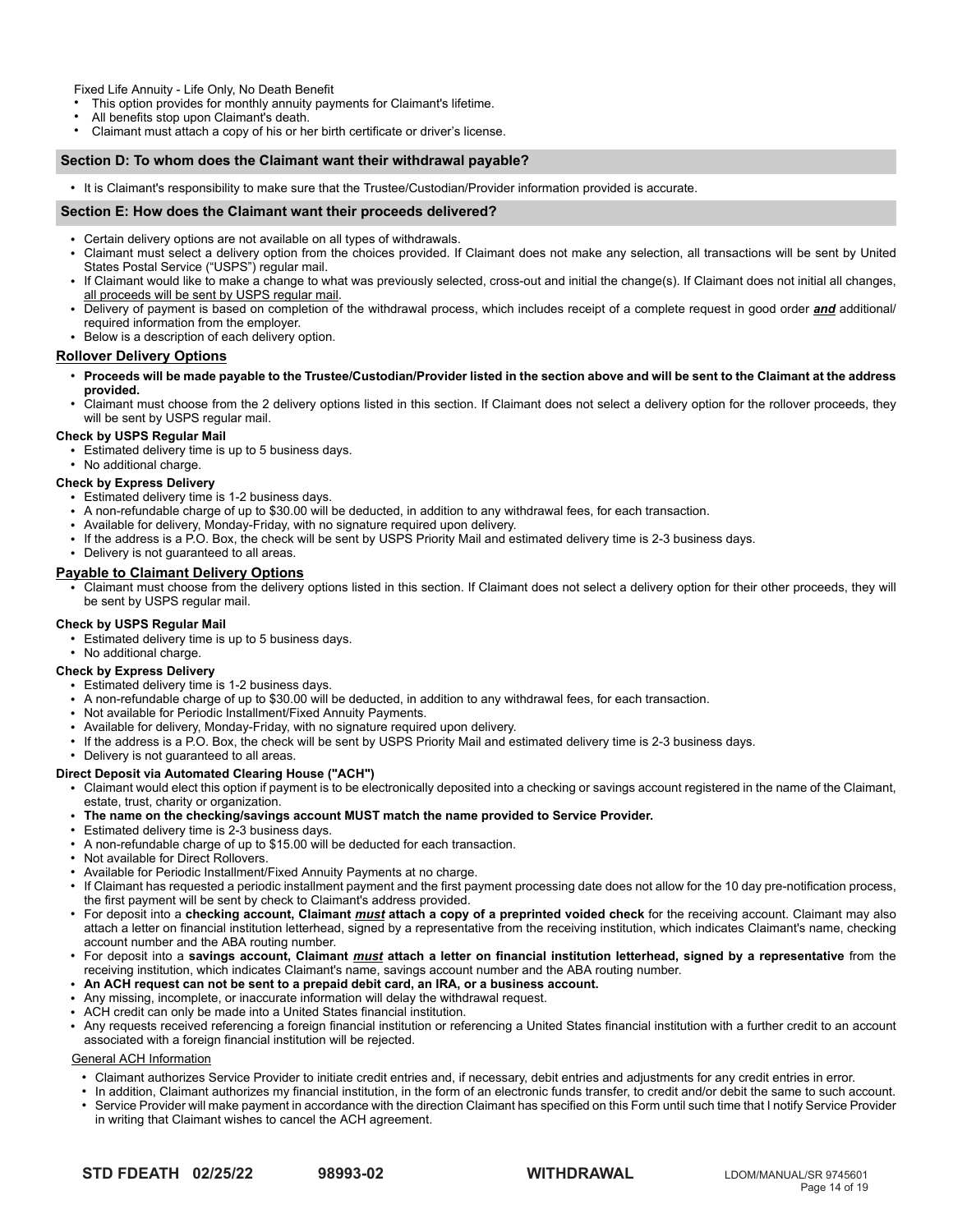- Claimant must provide notice of cancellation at least 30 days prior to a payment date for the cancellation to be effective with respect to all of my subsequent payments.
- Service Provider reserves the right to terminate the ACH transfers for any reason and will notify Claimant in the event of such termination by sending notice to my last known address on file with Service Provider.
- It is Claimant's obligation to notify Service Provider of any address or other changes affecting electronic fund transfers during Claimant's lifetime.
- Claimant is solely responsible for any consequences and/or liabilities that may arise out of Claimant's failure to provide such notification.
- By selecting the ACH method of delivery, Claimant acknowledges that Service Provider is not liable for payments made by Service Provider in accordance with a properly completed Form.
- Claimant is authorizing and directing their financial institution not to hold any overpayments made by Service Provider on Claimant's behalf, or on behalf of Claimant's estate or any current or future joint account holder, if applicable.
- ACH delivery is not available to a foreign financial institution or to a United States financial institution for subsequent transfer to a foreign financial institution.

Any requests received containing foreign financial institution instructions will be rejected and require new ACH or check delivery instructions.

# ACH for Periodic Installment Payments Only

- ACH is a form of electronic funds transfer by which Service Provider can transfer Claimant's payments directly to their financial institution.
- Claimant should allow at least 15 days from the date Service Provider receives the properly completed Form to begin using ACH for their payments.
- Upon receipt of a properly completed Withdrawal Form, Service Provider will notify Claimant's financial institution of the ACH request. This is called the pre-notification process.
- The pre-notification process takes approximately 10 days.
- During the pre-notification process, Claimant's financial institution will confirm with Service Provider that the account and routing information submitted by Claimant is correct and that it will accept the ACH transfer.
- After this confirmation is received, Claimant's payments will be transferred to my financial institution within 2 days of the first payment date.
- If Claimant's payments are withdrawn from investments that are subject to time delays upon withdrawal, the deposit to the financial institution may be delayed accordingly.
- In the event of a change to Claimant's periodic installment payment, the electronic funds transfer may be subject to delay and a check will be sent to Claimant's last known address on file with Service Provider.
- If Claimant's financial institution rejects the pre-notification, Claimant will be notified and payments will be mailed to Claimant via check until Claimant submits new ACH instructions.
- As a result, it is important to notify Service Provider in writing of any changes to Claimant's mailing address.
- Claimant may submit my new ACH instructions on the Direct Deposit (ACH) form which is available at empowermyretirement.com or by calling 1-800-701-8255.

## **Wire Transfer**

- Estimated delivery time is 1-2 business days.
- A non-refundable charge of up to \$40.00 will be deducted, in addition to any withdrawal fees, for each transaction.
- Not available for Direct Rollover/Periodic Installment/Fixed Annuity Payments.
- Additional fees may apply at the receiving financial institution.
- **Claimant must verify the wire transfer information provided with the financial institution receiving these funds. Service Provider is not responsible for inaccurate wire transfer instructions.**
- Attach a letter on financial institution letterhead signed by a representative of the receiving institution. The letter must include the following wire transfer information: Bank Name, complete Bank Mailing Address, including City, State and Zip Code, Account Name, Account Number, ABA Routing Number and 'For Further Credit to' Name and Account Number.

# **Section F: Non-Resident Alien or Other Certification**

- If Claimant is a non-resident alien, Claimant must complete the 'Non-Resident Alien or Other Certification' section on this form.
- The withholding rate applicable to the payment is thirty percent (30%) unless a reduced rate applies because Claimant's country of residence has entered into a tax treaty with the U.S. and the treaty provides for reduced withholding rate or an exemption from withholding. In order to claim a treaty rate, Claimant must complete the appropriate fields, tax treaty section, if applicable and provide a U.S. Taxpayer Identification Number. Claimant may call 1-800-TAX-FORM (829-3676) or visit http://www.irs.gov for further information. If Claimant needs and as seen applicable, Claimant will consult with a tax advisor to determine appropriate tax withholding.

## **Section G: How will the Claimant's taxes be withheld?**

- Claimant has received and **must read the attached 402(f) Notice of Special Tax Rules on Distributions**, which provides additional income tax withholding information.
- If Claimant does not have sufficient Federal or State Income Tax withheld from his or her withdrawal, Claimant will be responsible for payment of estimated tax and/or may incur penalties under estimated tax rules.
- If applicable, Claimant has attached IRS Form W-4P and/or State's Income Tax withholding form to make tax elections when required. In the event these forms are required for the withdrawal and not submitted, Service Provider will withhold in accordance with applicable Federal and State regulations.
- Claimant is strongly urged to consult with a tax advisor to determine the appropriate tax withholding.

# **Federal Income Tax Withholding**

- Generally, twenty percent (20%) mandatory Federal Income Tax withholding will apply to amounts that are eligible for rollover and are not rolled over.
- For amounts not eligible for rollover, the withdrawal is subject to Federal Income Tax withholding unless Claimant elects not to have Federal Income Tax withholding apply.
- If Claimant elects not to have Federal Income Tax withholding apply to his or her claim or if Claimant does not have enough Federal Income Tax withheld from the claim, Claimant may be responsible for payment of estimated tax. Claimant may incur penalties under the estimated tax rules if the withholding and estimated payments are not sufficient.

## **Required Minimum Distributions**

- A ten percent (10%) Federal Income Tax withholding will apply to the taxable amount of the withdrawal, unless Claimant elects to not have Federal Income Tax withheld.
- If Claimant wishes to have additional Federal Income Taxes withheld, Claimant may elect so by entering a percentage or dollar amount on the line provided.

## **Direct Rollovers**

• Direct rollovers are not subject to Federal Income Tax withholding.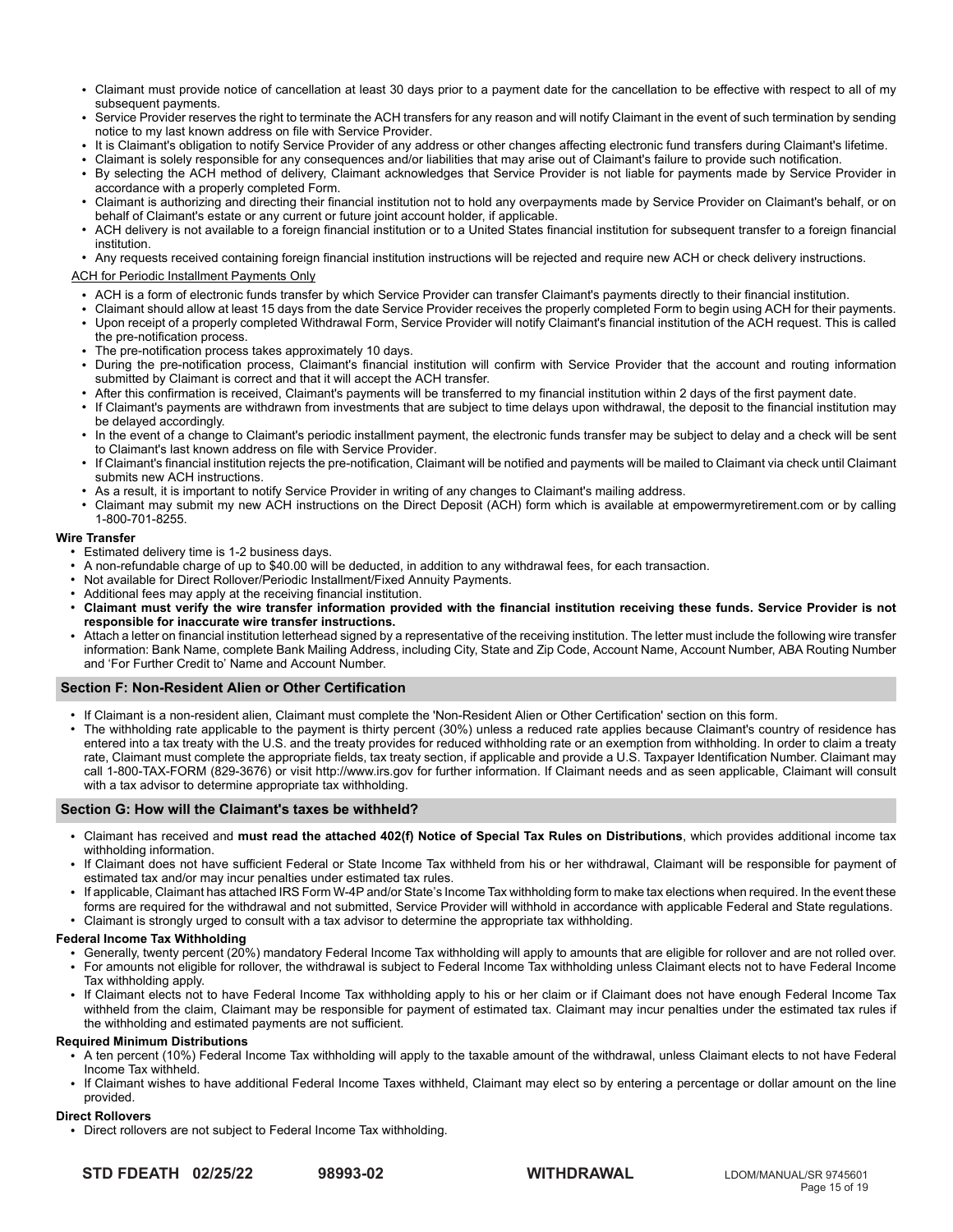- A rollover of assets to a Roth IRA are subject to Federal Income Tax and will be reported as taxable income.
	- Claimant is responsible for paying any income tax due on this withdrawal. ● If an IRS Form W-4P is not attached, Federal Income Tax withholding will be made as though I am married with three (3) allowances.

# **Periodic Installment Payments**

- riouic installment Payments<br>• Twenty percent (20%) mandatory Federal Income Tax withholding will apply to the taxable amount of all amount certain or period certain periodic installment payments scheduled to continue for less than ten (10) years. • I wenty percent (20%) mandatory Federal income Tax withholding will apply to the taxable amount
- If the periodic installment payments are payable over Claimant's life expectancy or are scheduled to continue for a period certain of more than ten (10) years, it is suggested that Claimant complete and attach a current version of the IRS Form W-4P to this Form.
	- If an IRS Form W-4P is not attached, Federal Income Tax withholding will be made as though Claimant is married with three (3) allowances.
- Claimant can call 1-800-TAX-FORM (829-3676) or visit http://www.irs.gov to obtain a current version of the IRS Form W-4P.

# Income Tax Withholding Applicable to Payments Delivered Outside the U.S. **Income** Tax Withholding Applicable to P

• If Claimant is a U.S. citizen or U.S. resident alien and the payment is to be delivered outside the U.S., Claimant may not elect out of Federal Income Tax withholding. into a tax treaty with the U.S. and the treaty with the treaty provides for an exemption from withholding rate or and withholding rate or an exemption from withholding.

# Income Tax Withholding for a Non-U.S. Person rate, I must complete the appropriate fields, the appropriate field<br>Income Tax Withholding for a Non-U.S. Person

- come Tax withholding for a Non-0.5. Person<br>• If Claimant is a non-resident alien, Claimant must complete the 'Non-Resident Alien or Other Certification' section of this form. m Claimant is a non-resident all<br>The contribution
- The withholding rate applicable to the payment is thirty percent (30%) unless a reduced rate applies because Claimant's country of residence has entered into a tax treaty with the U.S. and the treaty provides for a reduced withholding rate or an exemption from withholding. in order to claim a treaty rate, Claimant must complete the appropriate fields, tax treaty section, if applicable and provide a U.S. Taxpayer Identification Number. Claimant can call 1-800-TAX-FORM (829-3676) or visit http://www.irs.gov for further information. Claimant is strongly urged to consult with a tax advisor to editions for the state Individual Control of the state income Tax with the state income Tax withholding.<br>Betermine the appropriate tax withholding.

# **State Income Tax Withholding** with included. I may extend a percentage or dollar and provided. It is a percentage or dollar amount of  $\alpha$  percentage or dollar amount of  $\alpha$  percentage or dollar amount of  $\alpha$  percentage

- ate income Tax withholding<br>• If applicable, Claimant will attach their State's Income Tax withholding form to make tax elections when required. In the event these forms are required for the withdrawal and not submitted, Service Provider will withhold in accordance with applicable state regulations. n applicable, Claimant will attach their State s Income Tax withholding form to make ta
- or the withdrawal and not submitted, Service Provider will withholding, State Income Tax will be withheld. If Claimant lives in a state that mandates State Income Tax withholding, State Income Tax will be withheld. If Clai Income Tax withheld, Claimant may elect so by entering a percentage or dollar amount on the line provided. I claimant lives in a state that mandates state income Tax withholding, state income Tax will be withheld. If claimant wishes to have additional state
- ricome Tax wimmeric, Clamiant may elect so by entering a percentage or dollar amount on the line provided.<br>• Certain states allow an election for no State Income Tax withholding depending on the type of withdrawal Claimant State Income Tax will be withheld unless Claimant properly elects otherwise on the form. • Certain states allow an election for no state income Tax withholding depending on the type of withdrawal claimant selected. For these states or
- Certain states do not require mandatory withholding but allow to elect State Income Tax withholding depending on the type of withdrawal Claimant selected. If Claimant elects this, State Income Tax will be withheld based on a default rate/rules provided by the state of Claimant's residence. Claimant may elect to have additional State Income Tax withheld by entering a percentage or a dollar amount on the line provided.
- **For more information and applicable forms or documentation that may be required for Claimant's state,** Claimant should refer to the appropriate **My Consent** state tax authority. And the date of my signature are required.

#### **Section H: Signatures and Consent**  $\overline{\phantom{a}}$  attest to reading and agreements of this Withdrawal Form Request, the Participant Withdrawal Guide and  $\overline{\phantom{a}}$

- **·** Handwritten signatures are required on this form. Electronic signatures will not be accepted and will result in a significant delay. **Claimant Consent**
- Claimant's signature and the date of his or her signature is required.<br>• Claimant's signature and the date of his or her signature is required.
- Claimant attests to receiving, reading, understanding and agreeing to all provisions of this Death Benefit Claim Request, the Death Benefit Claim munical distribution of the recording, and required and required documentation is missing. The required documentation is modelled and the 402(f) Notice of Special Tax Rules on Distributions.

# **Claimant Signature Notarization**

ndimenter box in the I would check the address this box if it is box if it is address on file to update the address on file to update the address on file to this new permanent address. If I am requestion is new permanent a

If Claimant has requested for the withdrawal to be delivered Direct Deposit via ACH or as a Wire Transfer, Claimant must have his or her signature notarized or witnessed by the authorized Plan Administrator. If the signature is not notarized or witnessed by the authorized Plan Administrator or If the required documentation is missing a check will be sent to address provided.

# **Authorized Plan Administrator Signature My Authorized Plan Administrator Signature**

- My authorized Plan Administrator signature and completed vesting information are required in order for this Withdrawal Form to be processed.
- **If entitlement percentage is not provided, this Form will be considered incomplete and will be returned to the Plan Administrator in order** to determine the percentage to pay out. In this event, processing Claimant's request will be delayed.
- If the final issued original or certified copy of the death certificate is not attached for all withdrawal options except a full withdrawal, this Form will be considered incomplete and will be returned to the Plan Administrator and processing of the Claimant's request will be delayed. ● If I have elected to upload or fax this Withdrawal Form to Service Provider, I need to allow 2-4 hours for receipt before I check on the status.

# Section I: Where should the Claimant send this form?

- Once Claimant has completed this Form, including obtaining all signatures, Claimant must forward it according to the instructions listed in this section.
- If Claimant has elected to fax this Form to Service Provider, Claimant needs to allow 2-4 hours for receipt before he or she calls to check on the status.
- We will not accept hand delivered forms at Express Mail addresses.

#### **Required Information** ● Although every effort is made to keep the information in this Guide current, it is subject to change without notice. Federal, state, and local tax laws may be revised, and new Plan provisions may be added by the most up to date visit this Guide, please visit the<br>Plan provisions may be added by the website at the website at website at website at website at website at webs

#### **Important Note** empowermyretirement.com or call Client Service at 1-800-701-8255.

- πηροτιαπι note<br>• Although every effort is made to keep the information in this Guide current, it is subject to change without notice. Federal, state, and local tax laws may be revised, and new Plan provisions may be adopted by the Plan. For the most up to date version of this Guide, please visit the website at empowermyretirement.com or call Client Service at 1-800-701-8255. Although every enort is made to keep the line
- empowermyremement.com or can Gilent Service at 1-600-701-6255.<br>• Access to the Voice Response System or the website may be limited or unavailable during periods of peak demand, market volatility, systems upgrades, maintenance or for other reasons. Access it
- For more information about available investment options, including fees and expenses, Claimant may obtain applicable prospectuses and/or disclosure documents regarding Plan investments and fees available from the Plan administrator and/or Plan Service representative. Read them carefully before investing.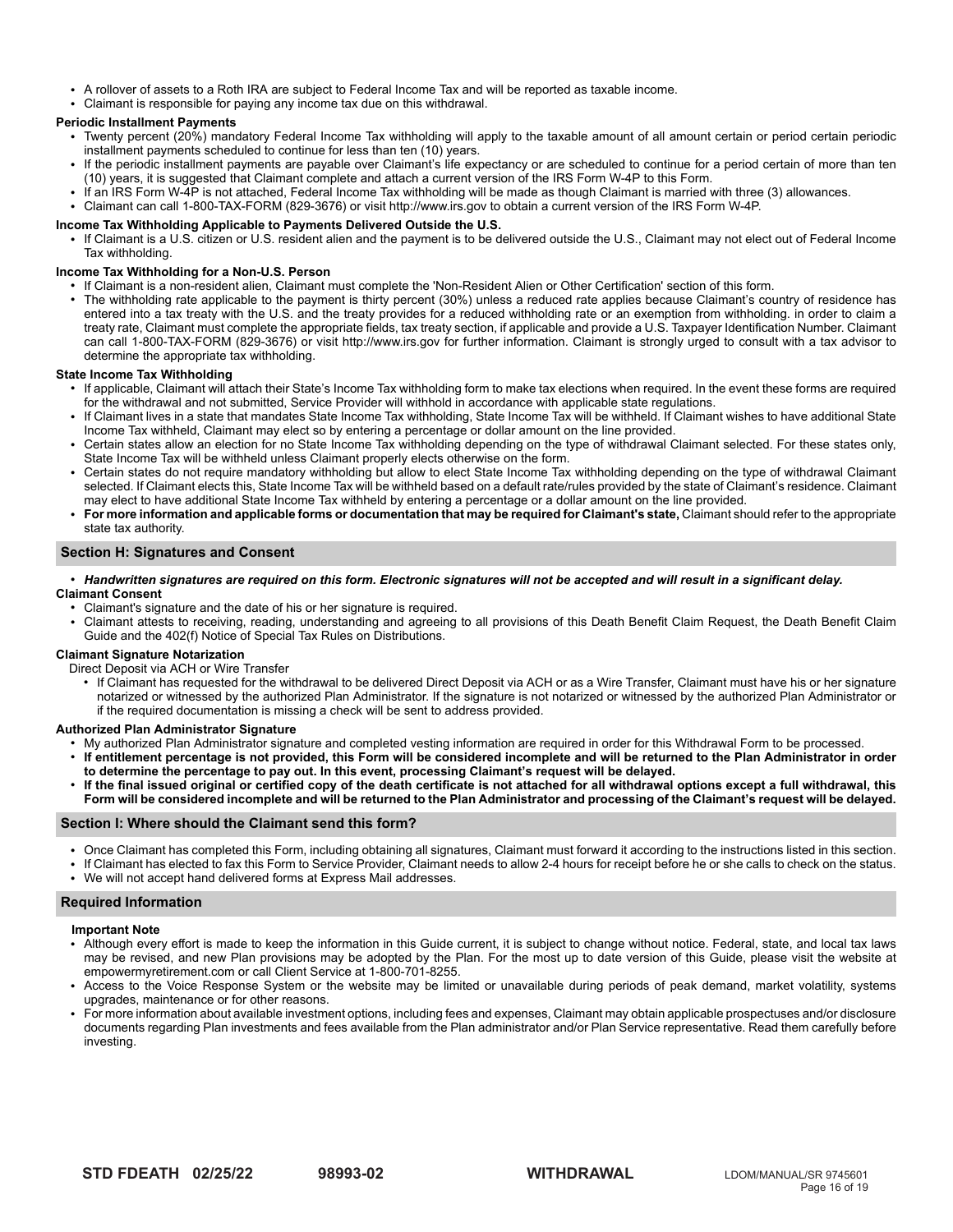# **402(f) NOTICE OF SPECIAL TAX RULES ON DISTRIBUTIONS**

# **YOUR ROLLOVER OPTIONS**

You are receiving this notice because all or a portion of a payment you are receiving from CERF Savings Plan - 401(a) Plan (the "Plan") is eligible to be rolled over to an IRA or an employer plan. This notice is intended to help you decide whether to do such a rollover.

This notice describes the rollover rules that apply to payments from the Plan that are not from a designated Roth account (a type of account in some employer plans that are subject to special tax). If you also receive a payment from a designated Roth account in the Plan, you will be provided a different notice for that payment, and the Plan administrator or the payor will tell you the amount that is being paid from each account.

Rules that apply to most payments from a plan are described in the "General Information About Rollovers" section. Special rules that only apply in certain circumstances are described in the "Special Rules and Options" section.

# **GENERAL INFORMATION ABOUT ROLLOVERS**

# **How can a rollover affect my taxes?**

You will be taxed on a payment from the Plan if you do not roll it over. If you are under age 59½ and do not do a rollover, you will also have to pay a 10% additional income tax on early distributions (generally, distributions made before age 59½), unless an exception applies. However, if you do a rollover, you will not have to pay tax until you receive payments later and the 10% additional income tax will not apply if those payments are made after you are age 59½ (or if an exception to the 10% additional income tax applies).

**What types of retirement accounts and plans may accept my rollover?** You may roll over the payment to either an IRA (an individual retirement account or individual retirement annuity) or an employer plan (a tax-qualified plan, section 403(b) plan, or governmental section 457(b) plan) that will accept the rollover. The rules of the IRA or employer plan that holds the rollover will determine your investment options, fees, and rights to payment from the IRA or employer plan (for example, IRAs are not subject to spousal consent rules, and IRAs may not provide loans). Further, the amount rolled over will become subject to the tax rules that apply to the IRA or employer plan.

# **How do I do a rollover?**

There are two ways to do a rollover. You can do either a direct rollover or a 60-day rollover.

If you do a direct rollover, the Plan will make the payment directly to your IRA or an employer plan. You should contact the IRA sponsor or the administrator of the employer plan for information on how to do a direct rollover.

If you do not do a direct rollover, you may still do a rollover by making a deposit into an IRA or eligible employer plan that will accept it. Generally, you will have 60 days after you receive the payment to make the deposit. If you do not do a direct rollover, the Plan is required to withhold 20% of the payment for federal income taxes (up to the amount of cash and property received other than employer stock). This means that, in order to roll over the entire payment in a 60-day rollover, you must use other funds to make up for the 20% withheld. If you do not roll over the entire amount of the payment, the portion not rolled over will be taxed and will be subject to the 10% additional income tax on early distributions if you are under age 59½ (unless an exception applies).

# **How much may I roll over?**

If you wish to do a rollover, you may roll over all or part of the amount eligible for rollover. Any payment from the Plan is eligible for rollover, except:

- Certain payments spread over a period of at least 10 years or over your life or life expectancy (or the lives or joint life expectancy of you and your beneficiary);
- Required minimum distributions after age 70<sup>1</sup>/<sub>2</sub> (if you were born before July 1, 1949), or age 72 (if you were born after June 30, 1949), or after death;
- Hardship distributions;
- Payments of employee stock ownership plan (ESOP) dividends;
- Corrective distributions of contributions that exceed tax law limitations; • Loans treated as deemed distributions (for example, loans in default
- due to missed payments before your employment ends);
- Cost of life insurance paid by the Plan;
- Payments of certain automatic enrollment contributions requested to be withdrawn within 90 days of the first contribution;
- Amounts treated as distributed because of a prohibited allocation of S corporation stock under an ESOP (also, there will generally be adverse

tax consequences if you roll over a distribution of S corporation stock to an IRA); and

• Distributions of certain premiums for health and accident insurance.

The Plan administrator or the payor can tell you what portion of a payment is eligible for rollover.

# **If I don't do a rollover, will I have to pay the 10% additional income tax on early distributions?**

If you are under age 59½, you will have to pay the 10% additional income tax on early distributions for any payment from the Plan (including amounts withheld for income tax) that you do not roll over, unless one of the exceptions listed below applies. This tax applies to the part of the distribution that you must include in income and is in addition to the regular income tax on the payment not rolled over.

The 10% additional income tax does not apply to the following payments from the Plan:

- Payments made after you separate from service if you will be at least age 55 in the year of the separation;
- Payments that start after you separate from service if paid at least annually in equal or close to equal amounts over your life or life expectancy (or the lives or joint life expectancy of you and your beneficiary);
- Payments from a governmental plan made after you separate from service if you are a qualified public safety employee and you will be at least age 50 in the year of the separation;
- Payments of up to \$5,000 made to you from a defined contribution plan if the payment is a qualified birth or adoption distribution;
- Payments made due to disability;
- Payments after your death;
- Payments of ESOP dividends;
- Corrective distributions of contributions that exceed tax law limitations;
- Cost of life insurance paid by the Plan;
- Payments made directly to the government to satisfy a federal tax levy;
- Payments made under a qualified domestic relations order (QDRO);
- Payments up to the amount of your deductible medical expenses (without regard to whether you itemize deductions for the taxable year);
- Certain payments made while you are on active duty if you were a member of a reserve component called to duty after September 11, 2001, for more than 179 days;
- Payments of certain automatic enrollment contributions requested to be withdrawn within 90 days of the first contribution;
- Payments excepted from the additional income tax by federal legislation relating to certain emergencies and disasters; and
- Phased retirement payment made to federal employees.

## **If I do a rollover to an IRA, will the 10% additional income tax apply to early distributions from the IRA?**

If you receive a payment from an IRA when you are under age 59½, you will have to pay the 10% additional income tax on early distributions on the part of the distribution that you must include in income, unless an exception applies. In general, the exceptions to the 10% additional income tax for early distributions from an IRA are the same as the exceptions listed above for early distributions from a plan. However, there are a few differences for payments from an IRA, including:

- The exception for payments made after you separate from service if you will be at least age 55 in the year of the separation (or age 50 for qualified public safety employees) does not apply;
- The exception for qualified domestic relations orders (QDROs) does not apply (although a special rule applies under which, as part of a divorce or separation agreement, a tax-free transfer may be made directly to an IRA of a spouse or former spouse); and
- The exception for payments made at least annually in equal or close to equal amounts over a specified period applies without regard to whether you have had a separation from service.

Additional exceptions apply for payments from an IRA, including:

- Payments for qualified higher education expenses;
- Payments up to \$10,000 used in a qualified first-time home purchase; and
- Payments for health insurance premiums after you have received unemployment compensation for 12 consecutive weeks (or would have been eligible to receive unemployment compensation but for selfemployed status).

## **Will I owe State income taxes?**

This notice does not describe any State or local income tax rules (including withholding rules).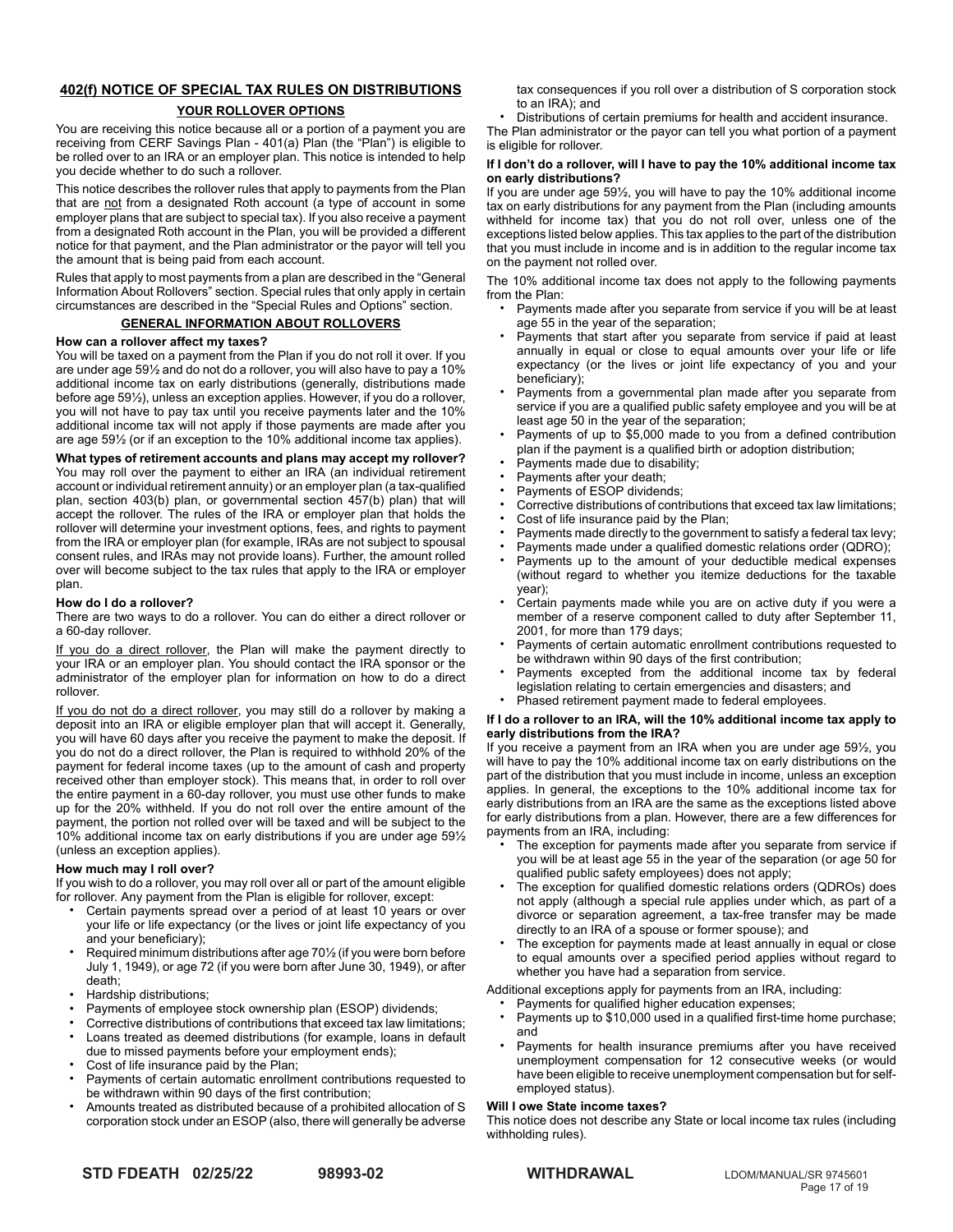# **SPECIAL RULES AND OPTIONS**

#### **If your payment includes after-tax contributions**

After-tax contributions included in a payment are not taxed. If you receive a partial payment of your total benefit, an allocable portion of your aftertax contributions is included in the payment, so you cannot take a payment of only after-tax contributions. However, if you have pre-1987 after-tax contributions maintained in a separate account, a special rule may apply to determine whether the after-tax contributions are included in a payment. In addition, special rules apply when you do a rollover, as described below.

You may roll over to an IRA a payment that includes after-tax contributions through either a direct rollover or a 60-day rollover. You must keep track of the aggregate amount of the after-tax contributions in all of your IRAs (in order to determine your taxable income for later payments from the IRAs).

If you do a direct rollover of only a portion of the amount paid from the Plan and at the same time the rest is paid to you, the portion directly rolled over consists first of the amount that would be taxable if not rolled over. For example, assume you are receiving a distribution of \$12,000, of which \$2,000 is after-tax contributions. In this case, if you directly roll over \$10,000 to an IRA that is not a Roth IRA, no amount is taxable because the \$2,000 amount not rolled over is treated as being after-tax contributions. If you do a direct rollover of the entire amount paid from the Plan to two or more destinations at the same time, you can choose which destination receives the after-tax contributions.

Similarly, if you do a 60-day rollover to an IRA of only a portion of a payment made to you, the portion rolled over consists first of the amount that would be taxable if not rolled over. For example, assume you are receiving a distribution of \$12,000, of which \$2,000 is after-tax contributions, and no part of the distribution is directly rolled over. In this case, if you roll over \$10,000 to an IRA that is not a Roth IRA in a 60-day rollover, no amount is taxable because the \$2,000 amount not rolled over is treated as being after-tax contributions.

You may roll over to an employer plan all of a payment that includes after-tax contributions, but only through a direct rollover (and only if the receiving plan separately accounts for after-tax contributions and is not a governmental section 457(b) plan). You can do a 60-day rollover to an employer plan of part of a payment that includes after-tax contributions, but only up to the amount of the payment that would be taxable if not rolled over.

## **If you miss the 60-day rollover deadline**

Generally, the 60-day rollover deadline cannot be extended. However, the IRS has the limited authority to waive the deadline under certain extraordinary circumstances, such as when external events prevented you from completing the rollover by the 60-day rollover deadline. Under certain circumstances, you may claim eligibility for a waiver of the 60-day rollover deadline by making a written self-certification. Otherwise, to apply for a waiver from the IRS, you must file a private letter ruling request with the IRS. Private letter ruling requests require the payment of a nonrefundable user fee. For more information, see IRS Publication 590-A, *Contributions to Individual Retirement Arrangements (IRAs).*

## **If your payment includes employer stock that you do not roll over**

If you do not do a rollover, you can apply a special rule to payments of employer stock (or other employer securities) that are either attributable to after-tax contributions or paid in a lump sum after separation from service (or after age 59½, disability, or the participant's death). Under the special rule, the net unrealized appreciation on the stock will not be taxed when distributed from the Plan and will be taxed at capital gain rates when you sell the stock. Net unrealized appreciation is generally the increase in the value of employer stock after it was acquired by the Plan. If you do a rollover for a payment that includes employer stock (for example, by selling the stock and rolling over the proceeds within 60 days of the payment), the special rule relating to the distributed employer stock will not apply to any subsequent payments from the IRA or, generally, the Plan. The Plan administrator can tell you the amount of any net unrealized appreciation.

## **If you have an outstanding loan that is being offset**

If you have an outstanding loan from the Plan, your Plan benefit may be offset by the outstanding amount of the loan, typically when your employment ends. The offset amount is treated as a distribution to you at the time of the offset. Generally, you may roll over all or any portion of the offset amount. Any offset amount that is not rolled over will be taxed (including the 10% additional income tax on early distributions, unless an exception applies). You may roll over offset amounts to an IRA or an employer plan (if the terms of the employer plan permit the plan to receive plan loan offset rollovers).

How long you have to complete the rollover depends on what kind of plan loan offset you have. If you have a qualified plan loan offset, you will have until your tax return due date (including extensions) for the tax year during which the offset occurs to complete your rollover. A qualified plan loan offset occurs when a plan loan in good standing is offset because your employer plan terminates, or because you sever from employment. If your plan loan offset occurs for any other reason (such as a failure to make level loan repayments that results in a deemed distribution), then you have 60 days from the date the offset occurs to complete your rollover.

#### **If you were born on or before January 1, 1936**

If you were born on or before January 1, 1936, and receive a lump sum distribution that you do not roll over, special rules for calculating the amount of the tax on the payment might apply to you. For more information, see IRS Publication 575, *Pension and Annuity Income*.

## **If your payment is from a governmental section 457(b) plan**

If the Plan is a governmental section 457(b) plan, the same rules described elsewhere in this notice generally apply, allowing you to roll over the payment to an IRA or an employer plan that accepts rollovers. One difference is that, if you do not do a rollover, you will not have to pay the 10% additional income tax on early distributions from the Plan even if you are under age 59½ (unless the payment is from a separate account holding rollover contributions that were made to the Plan from a tax-qualified plan, a section 403(b) plan, or an IRA). However, if you do a rollover to an IRA or to an employer plan that is not a governmental section 457(b) plan, a later distribution made before age 59½ will be subject to the 10% additional income tax on early distributions (unless an exception applies). Other differences are that you cannot do a rollover if the payment is due to an "unforeseeable emergency" and the special rules under "If your payment includes employer stock that you do not roll over" and "If you were born on or before January 1, 1936," do not apply.

**If you are an eligible retired public safety officer and your payment is used to pay for health coverage or qualified long-term care insurance** If the Plan is a governmental plan, you retired as a public safety officer, and your retirement was by reason of disability or was after normal retirement age, you can exclude from your taxable income plan payments paid directly as premiums to an accident or health plan (or a qualified long-term care insurance contract) that your employer maintains for you, your spouse, or your dependents, up to a maximum of \$3,000 annually. For this purpose, a public safety officer is a law enforcement officer, firefighter, chaplain, or member of a rescue squad or ambulance crew.

## **If you roll over your payment to a Roth IRA**

If you roll over a payment from the Plan to a Roth IRA, a special rule applies under which the amount of the payment rolled over (reduced by any aftertax amounts) will be taxed. In general, the 10% additional income tax on early distributions will not apply. However, if you take the amount rolled over out of the Roth IRA within the five-year period that begins on January 1 of the year of the rollover, the 10% additional income tax will apply (unless an exception applies).

If you roll over the payment to a Roth IRA, later payments from the Roth IRA that are qualified distributions will not be taxed (including earnings after the rollover). A qualified distribution from a Roth IRA is a payment made after you are age 59½ (or after your death or disability, or as a qualified first-time homebuyer distribution of up to \$10,000) and after you have had a Roth IRA for at least 5 years. In applying this 5-year rule, you count from January 1 of the year for which your first contribution was made to a Roth IRA. Payments from the Roth IRA that are not qualified distributions will be taxed to the extent of earnings after the rollover, including the 10% additional income tax on early distributions (unless an exception applies). You do not have to take required minimum distributions from a Roth IRA during your lifetime. For more information, see IRS Publication 590-A, *Contributions to Individual Retirement Arrangements (IRAs)* and IRS Publication 590-B, *Distributions from Individual Retirement Arrangements (IRAs)*.

# **If you do a rollover to a designated Roth account in the Plan**

You cannot roll over a distribution to a designated Roth account in another employer's plan. However, you can roll the distribution over into a designated Roth account in the distributing Plan. If you roll over a payment from the Plan to a designated Roth account in the Plan, the amount of the payment rolled over (reduced by any after-tax amounts directly rolled over) will be taxed. In general, the 10% additional tax on early distributions will not apply. However, if you take the amount rolled over out of the Roth IRA within the five-year period that begins on January 1 of the year of the rollover, the 10% additional income tax will apply (unless an exception applies).